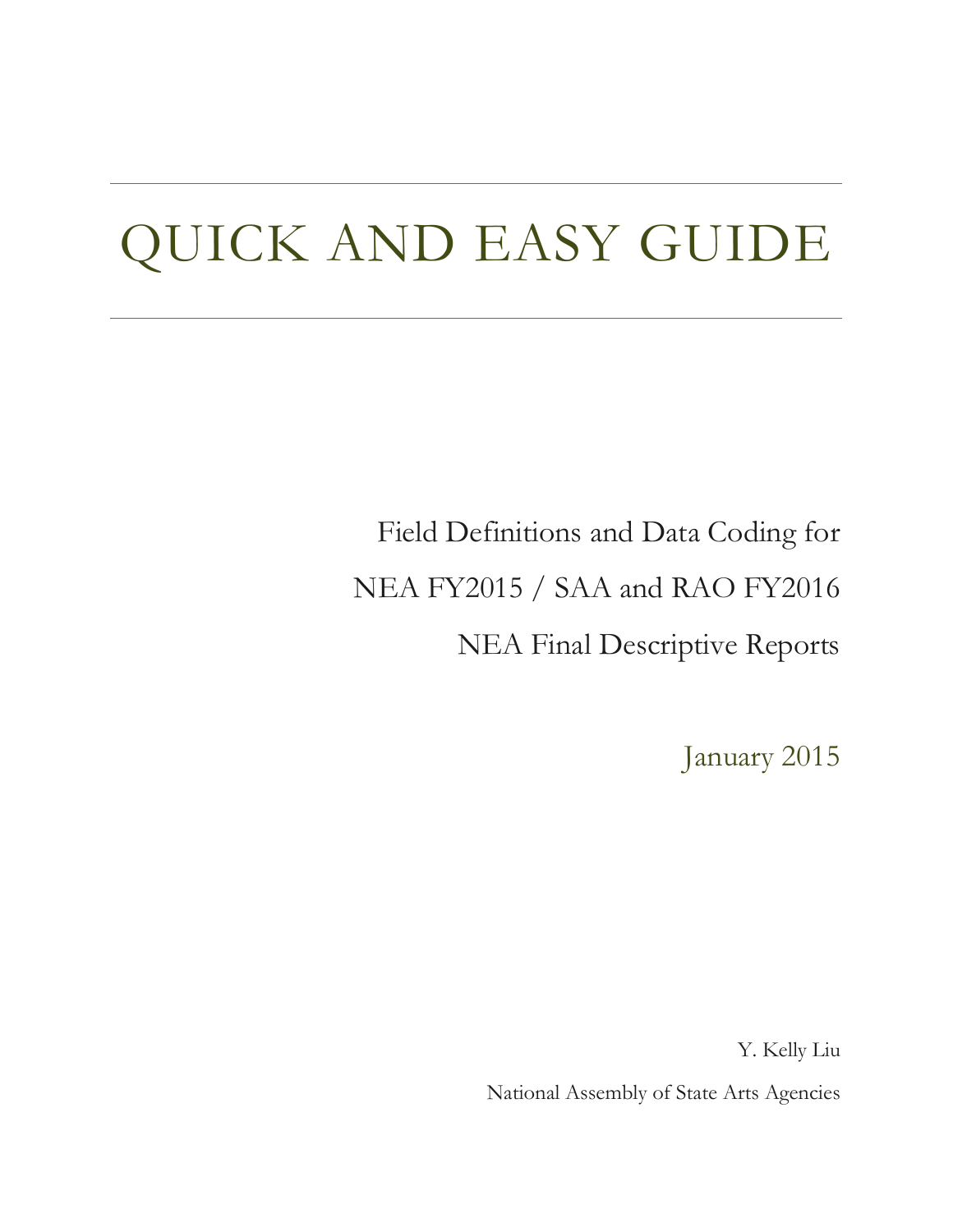# **TABLE OF CONTENTS**

| I.   |                                                                  |  |
|------|------------------------------------------------------------------|--|
|      |                                                                  |  |
|      |                                                                  |  |
|      |                                                                  |  |
|      |                                                                  |  |
|      |                                                                  |  |
|      |                                                                  |  |
|      |                                                                  |  |
|      |                                                                  |  |
|      |                                                                  |  |
| П.   |                                                                  |  |
|      |                                                                  |  |
|      |                                                                  |  |
|      |                                                                  |  |
|      |                                                                  |  |
| III. | <b>DATA FIELDS DESCRIPTIVE OF THE POPULATIONS BENEFITING  23</b> |  |
|      |                                                                  |  |
|      |                                                                  |  |
|      |                                                                  |  |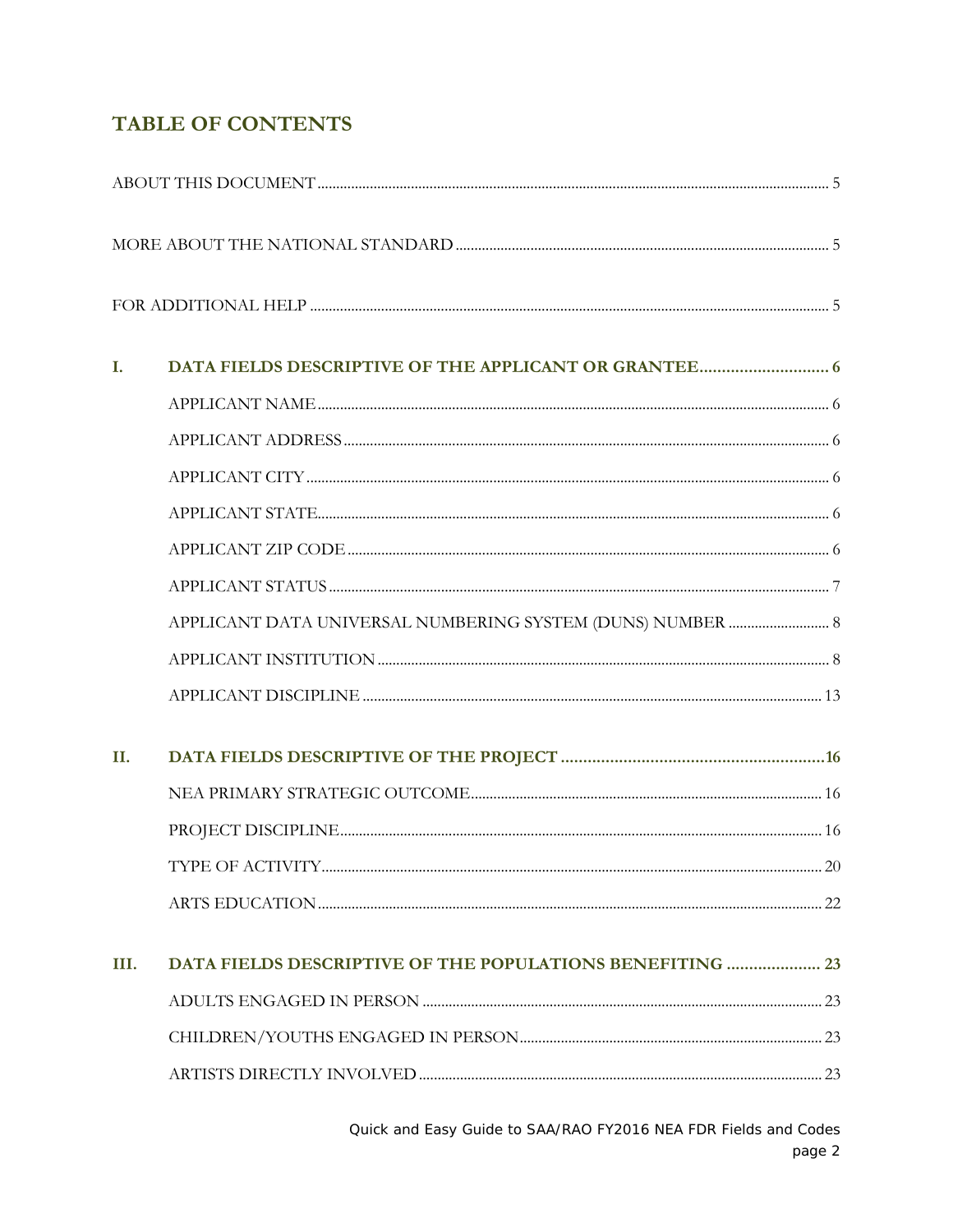| IV.         |  |
|-------------|--|
|             |  |
|             |  |
|             |  |
|             |  |
|             |  |
|             |  |
|             |  |
|             |  |
|             |  |
|             |  |
| $V_{\cdot}$ |  |
|             |  |
|             |  |
|             |  |
|             |  |
|             |  |
|             |  |
|             |  |
|             |  |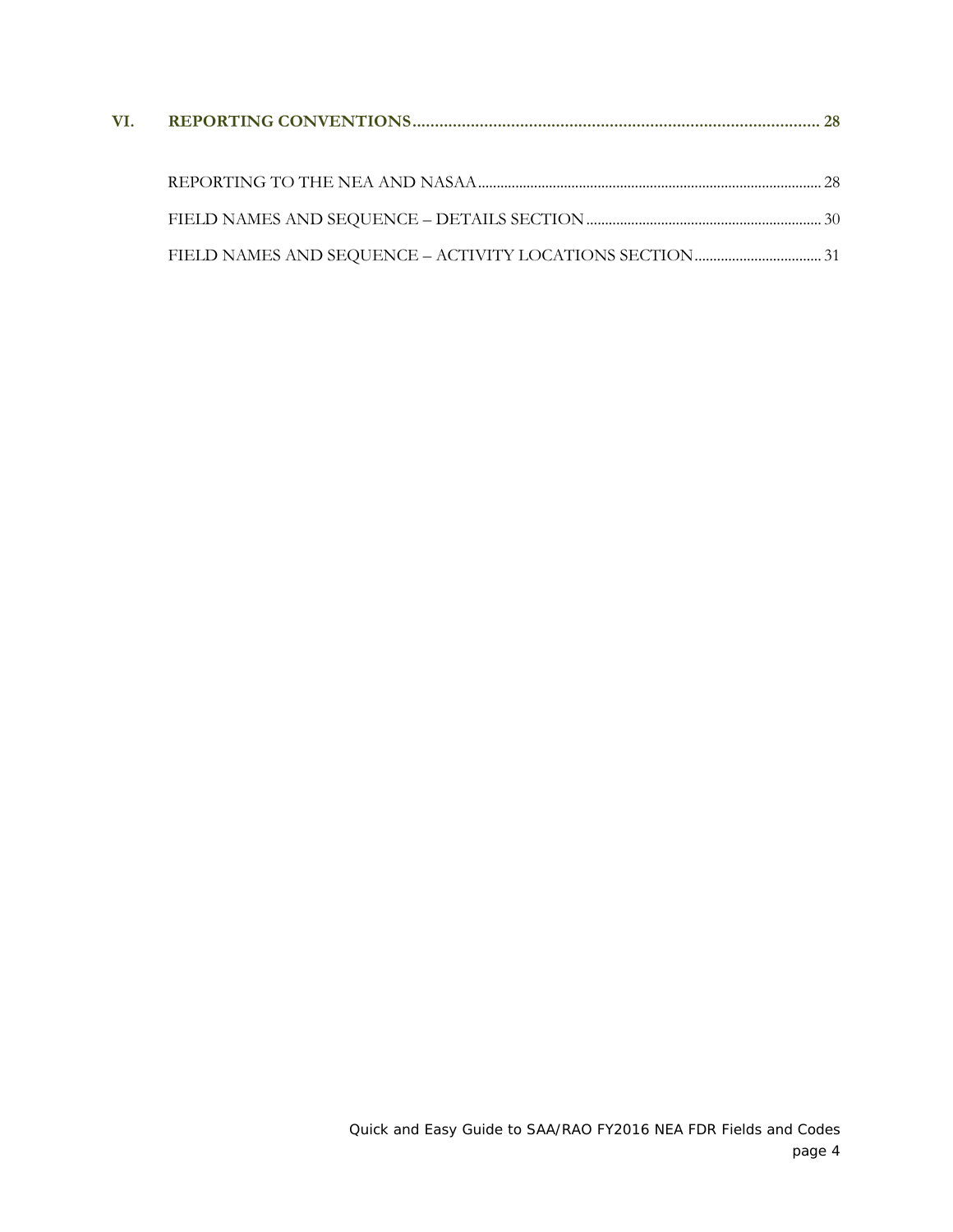# <span id="page-4-0"></span>**ABOUT THIS DOCUMENT**

This document describes National Endowment for the Arts (NEA) Final Descriptive Report (FDR) data requirements starting in NEA fiscal year 2015 (state arts agency and regional arts organization fiscal year 2016).

The National Standard is used as a data taxonomy for a majority of what the NEA requires to be reported by state arts agencies (SAAs) and regional arts organizations (RAOs). This document focuses on current NEA reporting requirements for SAAs and RAOs and lists the codes and definitions associated with these requirements.

Here you will find itemized descriptions of FDR fields for SAA and RAO FY2016 and beyond, terms and definitions needed in collecting information from constituents and reporting to the NEA, and report preparation guidelines.

# <span id="page-4-1"></span>**MORE ABOUT THE NATIONAL STANDARD**

The National Standard for Arts Information Exchange is a tool used by public arts agencies to organize and report information about their constituents and grant-making activities. The National Standard is a set of terms, definitions and guidelines for coding data that arts agencies use for their grants management systems, mailing lists and resource directories. Designed to provide easy access to data that is consistent from state to state, information in the National Standard format can be used to document, plan, evaluate and disseminate information about arts agency activities.

Since its implementation, periodic revisions have been made to the National Standard to ensure its clarity, accuracy and responsiveness to current information needs.

# <span id="page-4-2"></span>**FOR ADDITIONAL HELP**

National Assembly of State Arts Agencies (NASAA) research staff can assist you with questions regarding the implementation of these data fields and how they relate to federal reporting requirements.

Please [contact NASAA](http://www.nasaa-arts.org/Research/Ask-NASAA/index.php) with any need for assistance with organizing your database for reporting purposes. Here are examples of topics about which SAAs and RAOs reach out to NASAA for consultations:

• applications, mailing lists and final report review to ensure data compliance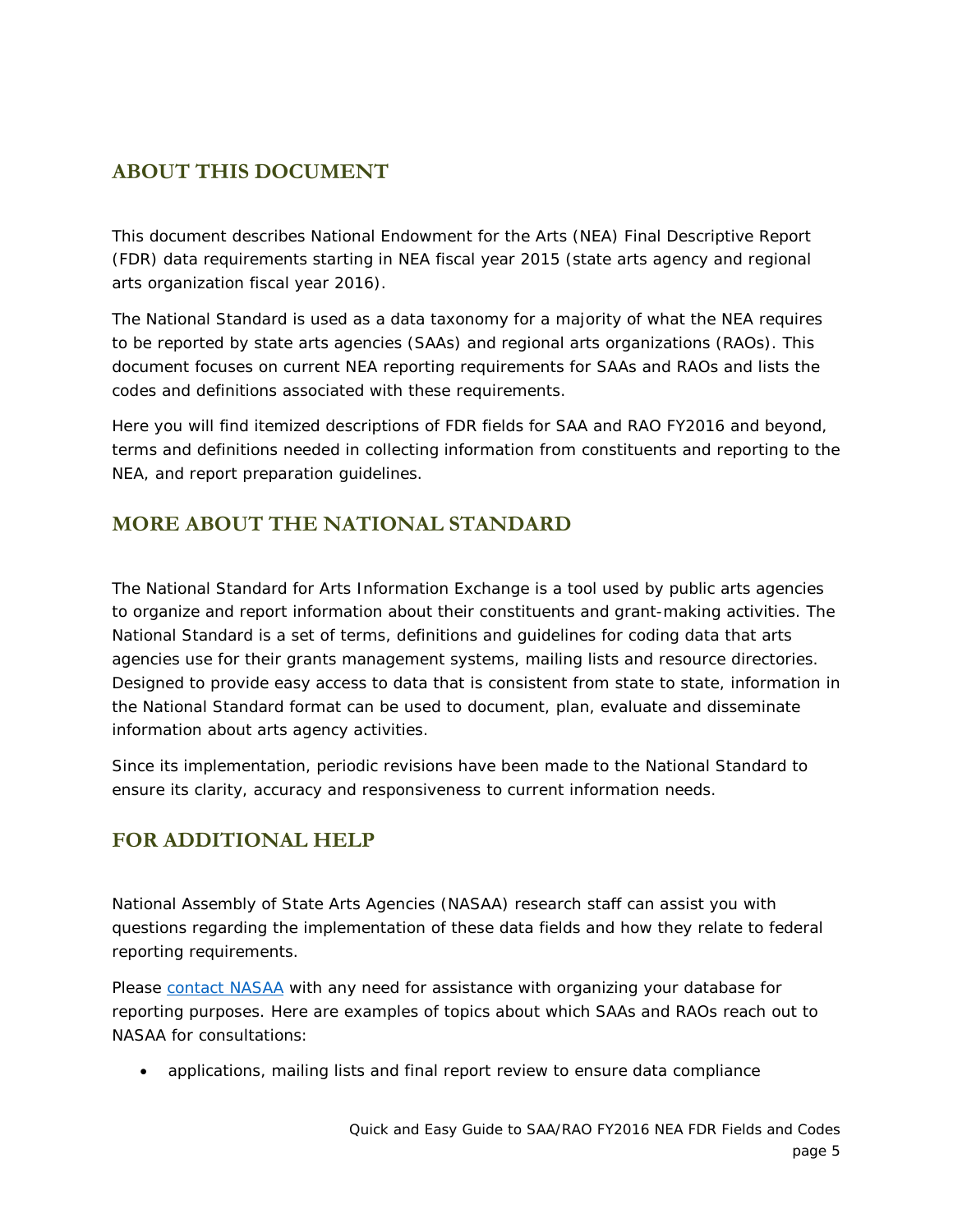- appropriate data collection techniques
- referrals to peer state agencies
- database structural issues
- grant management systems
- information on the National Standard

Review of application forms and guidelines is a particularly important step, since it allows you to prevent data collection errors before they affect your grantees, staff and computer systems. If you e-mail draft copies of your forms and guidelines to NASAA, staff will check to ensure that data standard requirements are met and that all of your information follows federal guidelines. This free member service is usually available on a same- or next-day basis.

NASAA works closely with our colleagues at the NEA's State and Regional Partnerships [Office.](http://arts.gov/artistic-fields/state-regional) NASAA will consult or refer you to the Partnerships Office when questions arise affecting NEA policies and reporting requirements.

Technical assistance workshops and individual agency site visits are other possible forums for training, consultation and implementation help, on a fee-for-service basis. For more information, contact the [NASAA research staff.](http://www.nasaa-arts.org/Research/Ask-NASAA/index.php)

# <span id="page-5-0"></span>**I. DATA FIELDS DESCRIPTIVE OF THE APPLICANT OR GRANTEE**

#### <span id="page-5-1"></span>**APPLICANT NAME**

The name of the constituent, either organization or individual. Generally this is the name under which applications are accepted and/or checks issued.

#### <span id="page-5-2"></span>**APPLICANT ADDRESS**

Street address or Rural Route Number of applicant. Provide mailing address only if street address is not currently being collected. Applicants based at an individual's personal address insert "-1".

#### <span id="page-5-3"></span>**APPLICANT CITY**

From the applicant's business address.

## <span id="page-5-4"></span>**APPLICANT STATE**

Two-character state abbreviation.

## <span id="page-5-5"></span>**APPLICANT ZIP CODE**

Five-digit ZIP code for address of Applicant Name. Leave this field blank if grant is awarded outside the United States.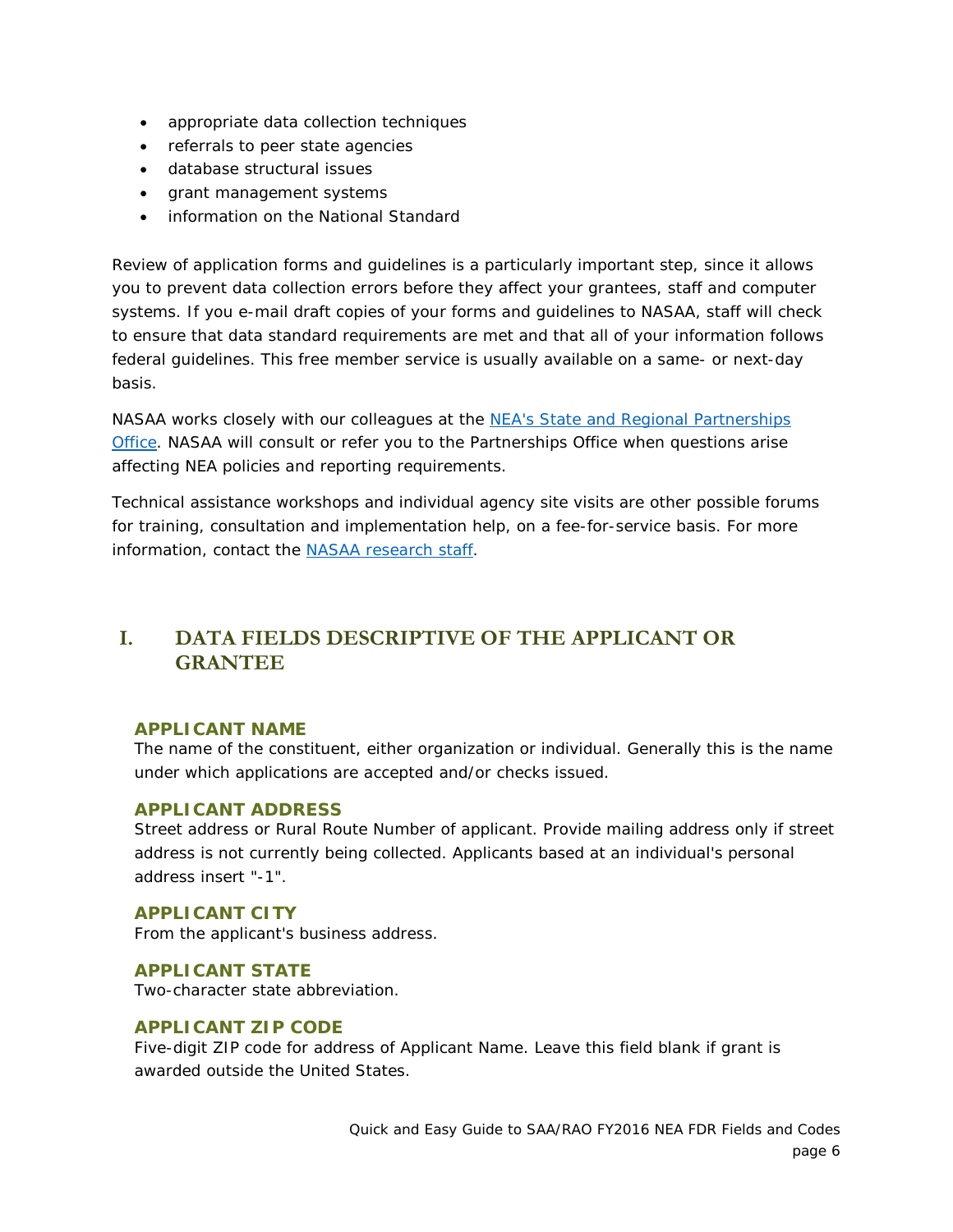#### <span id="page-6-0"></span>**APPLICANT STATUS**

Use the codes below to describe the legal status of the applicant.

- **01 Individual:** A person, not an organization.
- **02 Organization - Nonprofit:** Not engaged in profit-making activities (i.e., no part of the income or assets inure to the benefit of any director, officer, or employee except as salary or reasonable compensation for services and travel expenses).
- **03 Organization - Profit:** Engaged in profit-making activities (i.e., income or assets do not inure to the benefit of directors, officers, employees, or stockholders).
- **04 Government - Federal:** A unit of or individual associated with the federal government.
- **05 Government - State:** A unit of or individual associated with the state government.
- **06 Government - Regional:** A unit of or individual associated with sub-state regional government.
- **07 Government - County:** A unit of or individual associated with county government.
- **08 Government - Municipal:** A unit of or individual associated with municipal government.
- **09 Government - Tribal:** The governing authorities of tribes, bands, reservations, or sovereign nations of American Indians/Alaska Natives.
- **99 None of the above**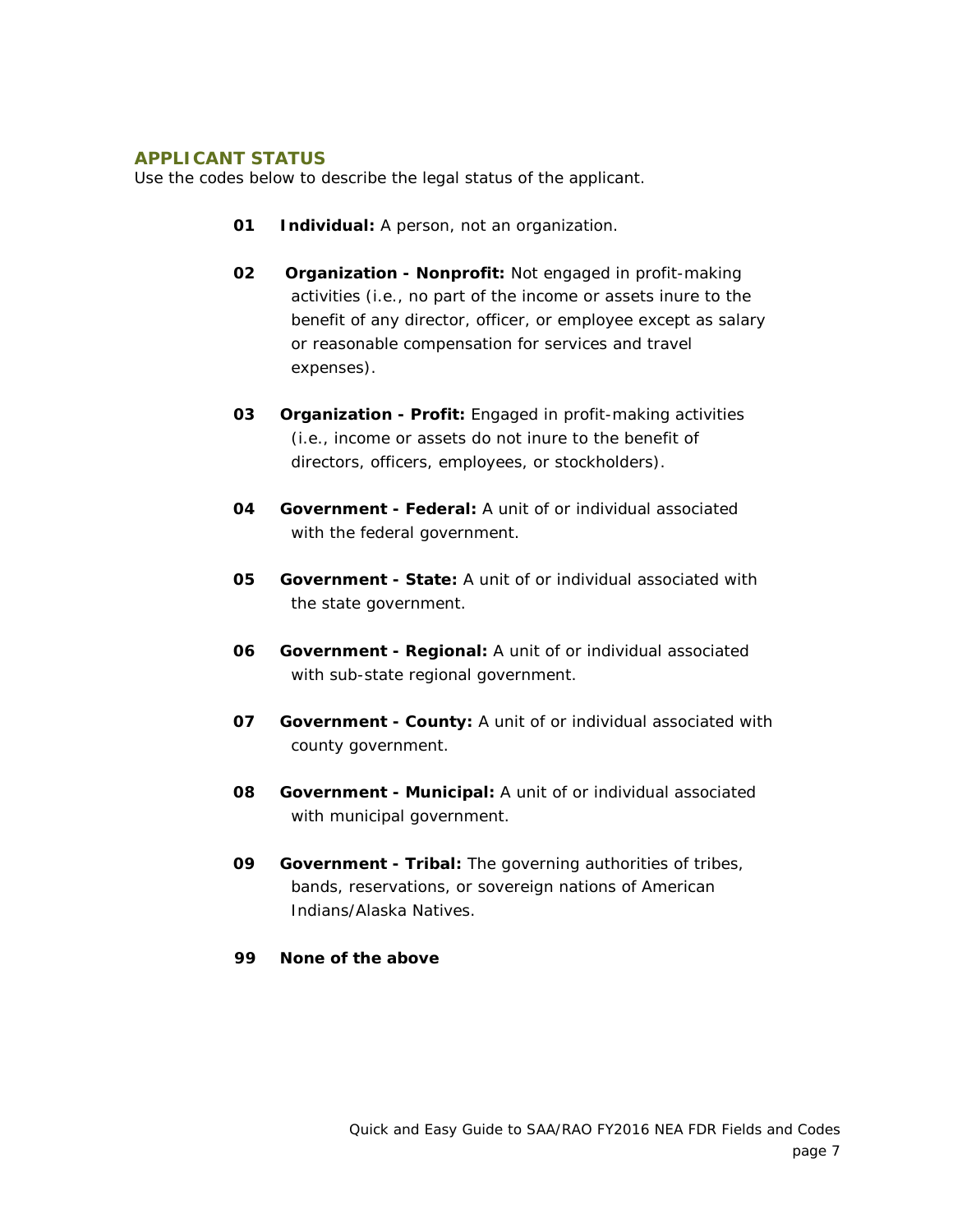#### <span id="page-7-0"></span>**APPLICANT DATA UNIVERSAL NUMBERING SYSTEM (DUNS) NUMBER**

DUNS number of organization grantees in Applicant Name. Grantees who are individuals are exempted from this requirement. Enter "IND" for grantee with a legal status of Individual.

#### <span id="page-7-1"></span>**APPLICANT INSTITUTION**

Use the codes below to describe the specific type of organization or person receiving funds.

- **01 Individual - Artist:** One who creates, performs, or interprets works of art.
- **02 Individual - Non-artist:** Include technical consultants.
- **03 Performing Group:** Group of artists who perform works of art (e.g., an orchestra, theatre, or dance group).
- **04 Performing Group** College/University: A group of college or university students who perform works of art.
- **05 Performing Group - Community:** A group of persons who perform works of art vocationally and who may be but are not necessarily directed by professionals.
- **06 Performing Group for Youth:** A group which may but does not necessarily include children who perform works of art for young audiences.
- **07 Performance Facility:** A building or space used for presenting concerts, drama presentations, etc.
- **08 Museum - Art:** An organization essentially educational or aesthetic in purpose with professional staff, which owns or utilizes works of art, cares for them, and exhibits them to the public in some regular schedule.
- **09 Museum - Other:** An organization essentially educational or aesthetic in purpose with professional staff, which owns or utilizes tangible objects, cares for them, and exhibits them to the public in some regular schedule (e.g., non-arts organizations such as historical, agricultural, scientific,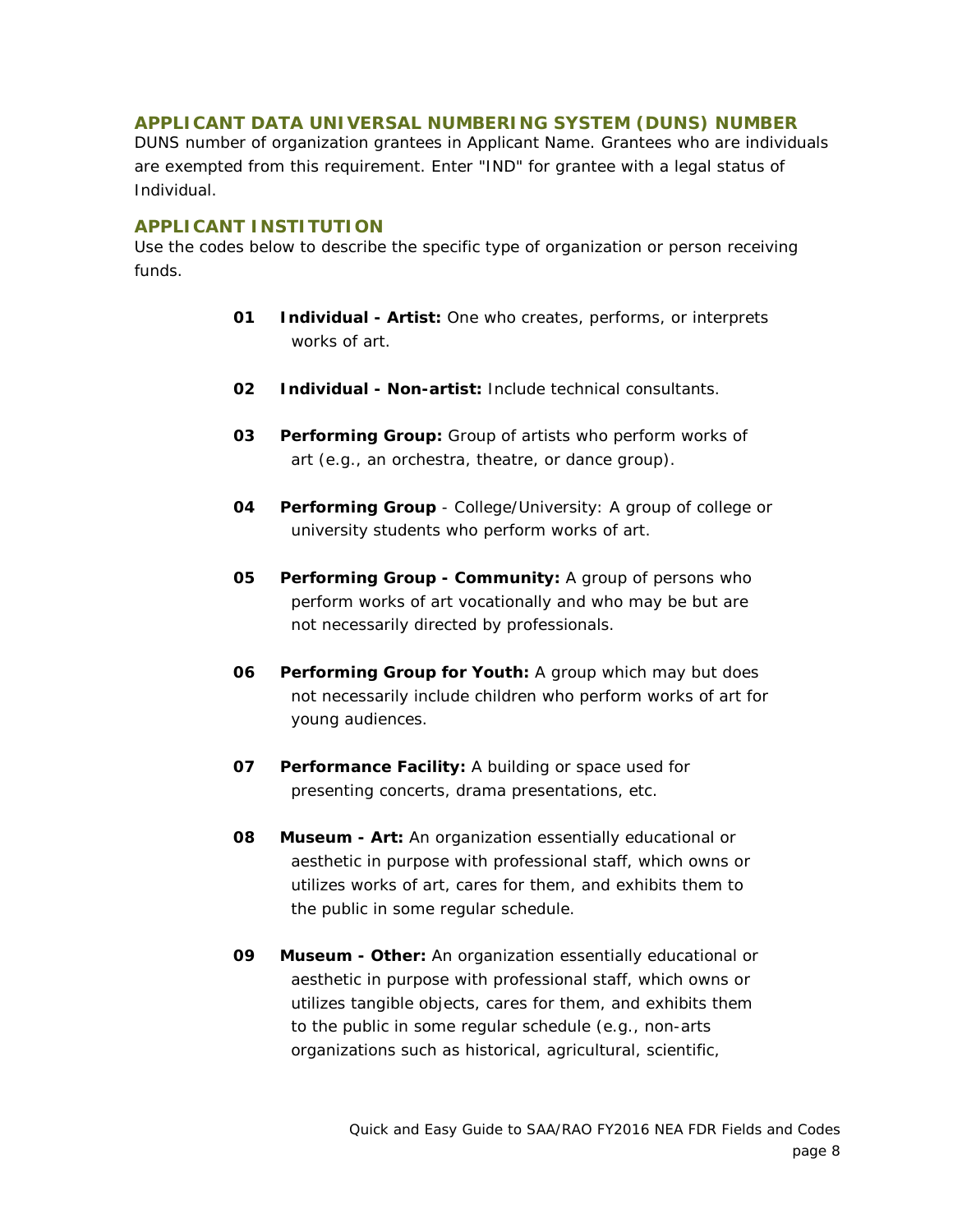industrial, and anthropological museums; zoos; aquariums; and arboretums).

- **10 Gallery/Exhibition Space:** An organization or space which primarily exhibits works of art from collections other than its own, and may be involved in selling those works.
- **11 Cinema:** A motion picture theatre or organization which regularly shows films.
- **12 Independent Press:** A non-commercial publisher or printing press which issues small editions of literary and other works.
- **13 Literary Magazine:** A non-commercial, numbered, serial publication devoted to contemporary poetry, fiction, drama, or literary criticism.
- **14 Fair/Festival:** A seasonal program of arts events.
- **15 Arts Center:** A multi-purpose facility for arts programming of various types.
- **16 Arts Council/Agency:** An organization whose primary purpose is to stimulate and promote the arts and increase access for the public through services, programs, and/or funding within a specific geographic area (e.g., county, state, local).
- **17 Arts Service Organization:** An organization that has as its central function the provision of services that assist or promote the arts and/or arts organizations (e.g., statewide assemblies, NASAA, Opera America, arts education alliances, etc.). Not to include presenters or producers of the arts or regional arts organizations.
- **18 Union/Professional Association:** Include artist coalitions, professional associations (such as the American Association of University Professors), and all artists' clubs, guilds, and societies.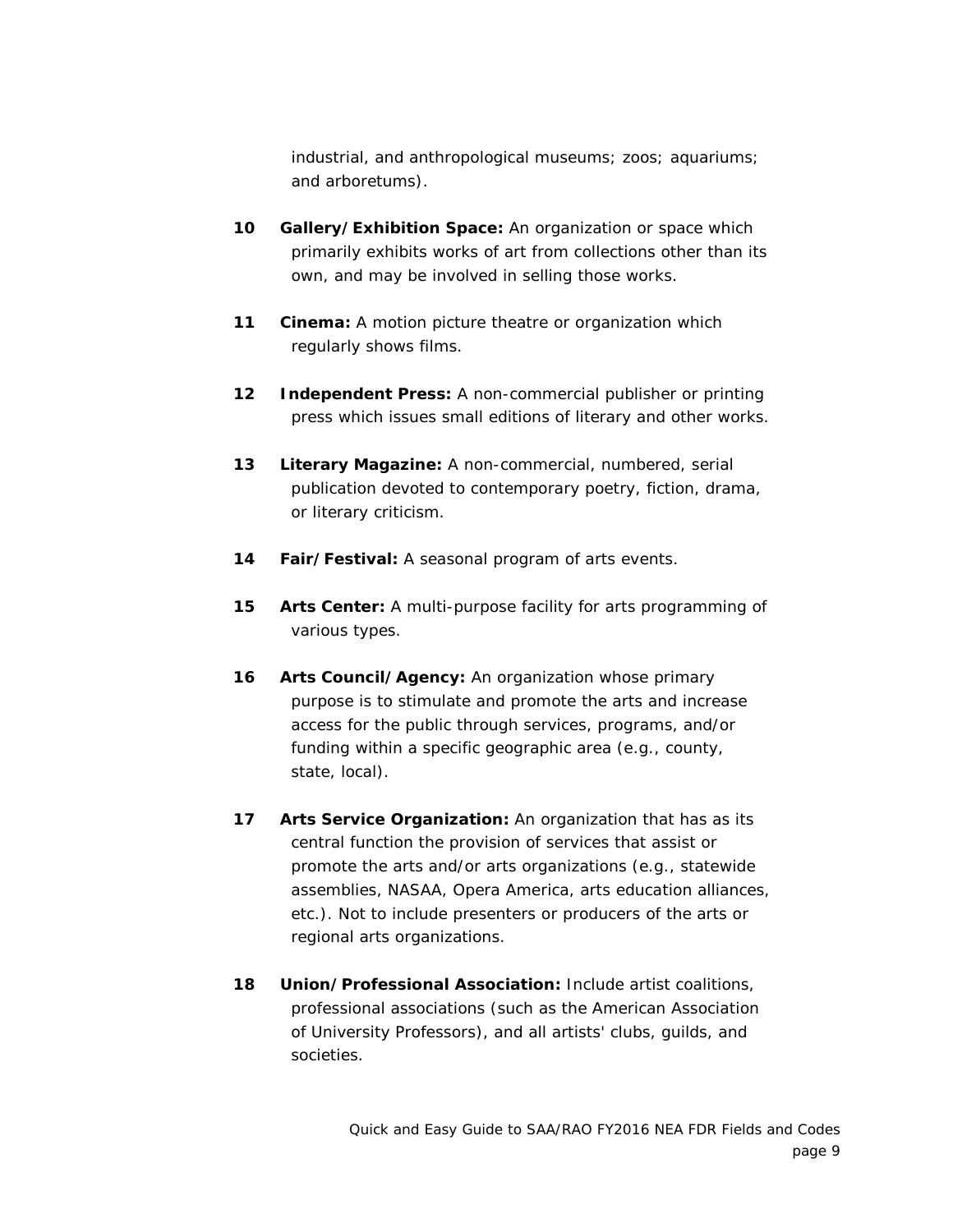- **19 School District:** A geographic unit within a state comprised of member schools within that area as defined by the state government.
- **20 School - Parent-Teacher Association:** An organization composed of school parents who work with local school teachers and administrators.
- **21 School - Elementary:** Also called a grammar school.
- **22 School - Middle:** Also called a junior high school.
- **23 School - Secondary:** Also called a senior high school.
- **24 School - Vocational/Technical:** Trade school (e.g., school for secretarial, business, computer training).
- **25 Other School:** Non-arts schools not included in codes 19-24, 26 or 48.
- **26 College/University:** Include state-supported colleges and universities, privately supported colleges and universities, junior colleges, and community colleges.
- **27 Library**
- **28 Historical Society/Commission:** A historical "society" is an organization dedicated to the study and preservation of the history of a town or region, usually owning a collection of documents and/or artifacts and frequently based in a historic building; a historical "commission" is an arm of local government, usually volunteer, charged with the survey of historic buildings in a town or region.
- **29 Humanities Council/Agency:** An organization whose primary purpose is to stimulate and promote the humanities through services, programs, and/or funding, within a specific geographic area (e.g., county, state, local).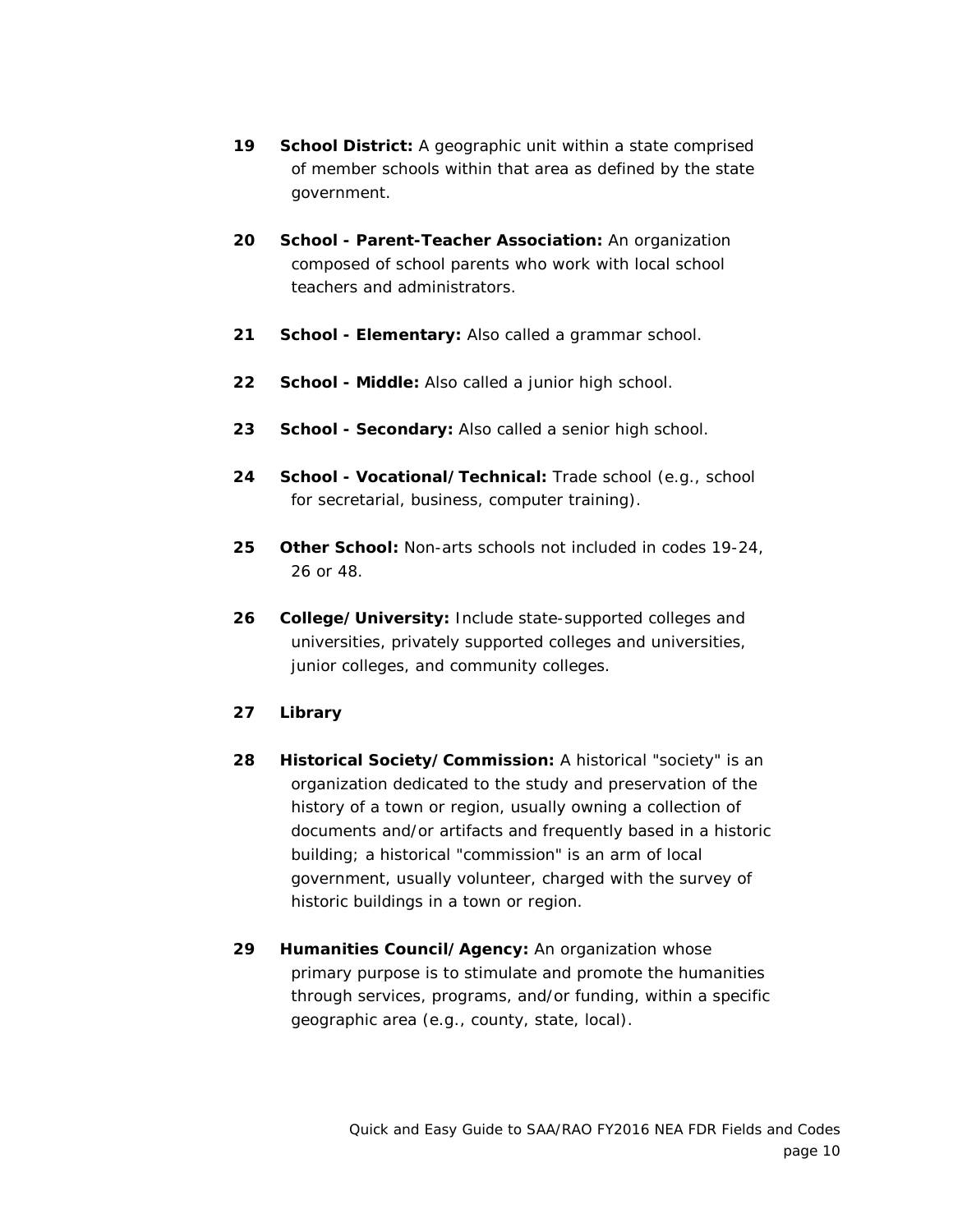- **30 Foundation:** An endowed organization which dispenses funds for designated philanthropic purposes (include charitable trusts and corporate foundations).
- **31 Corporation/Business:** A legal entity engaged in business or authorized to act with the rights and liabilities of a person.
- **32 Community Service Organization:** A non-arts organization designed to improve the lives of its membership and larger community through volunteerism and other services. Examples include youth centers, chambers of commerce, YMCAs, Elks Clubs, the Salvation Army, Junior League, etc. (See also code 50 - Social Service Organization.)
- **33 Correctional Institution:** A prison, penitentiary, reformatory, etc.
- **34 Health Care Facility:** A hospital, nursing home, clinic, etc.
- **35 Religious Organization:** A church, synagogue, etc.
- **36 Seniors' Center:** A facility or organization offering programs, care or services for people age 65 and over.
- **37 Parks and Recreation:** Usually a municipal agency which provides a wide variety of experiences for the population. In addition to administration of park facilities, services may include planned activities such as concerts, plays, and participatory activities (e.g., ceramics, macramé, and other crafts).
- **38 Government - Executive:** The administrative branch of the government, federal, state, county, local, or tribal. Include grants to municipalities.
- **39 Government - Judicial:** Judges and courts of law.
- **40 Government - Legislative (House):** The representative body of government (commonly the House of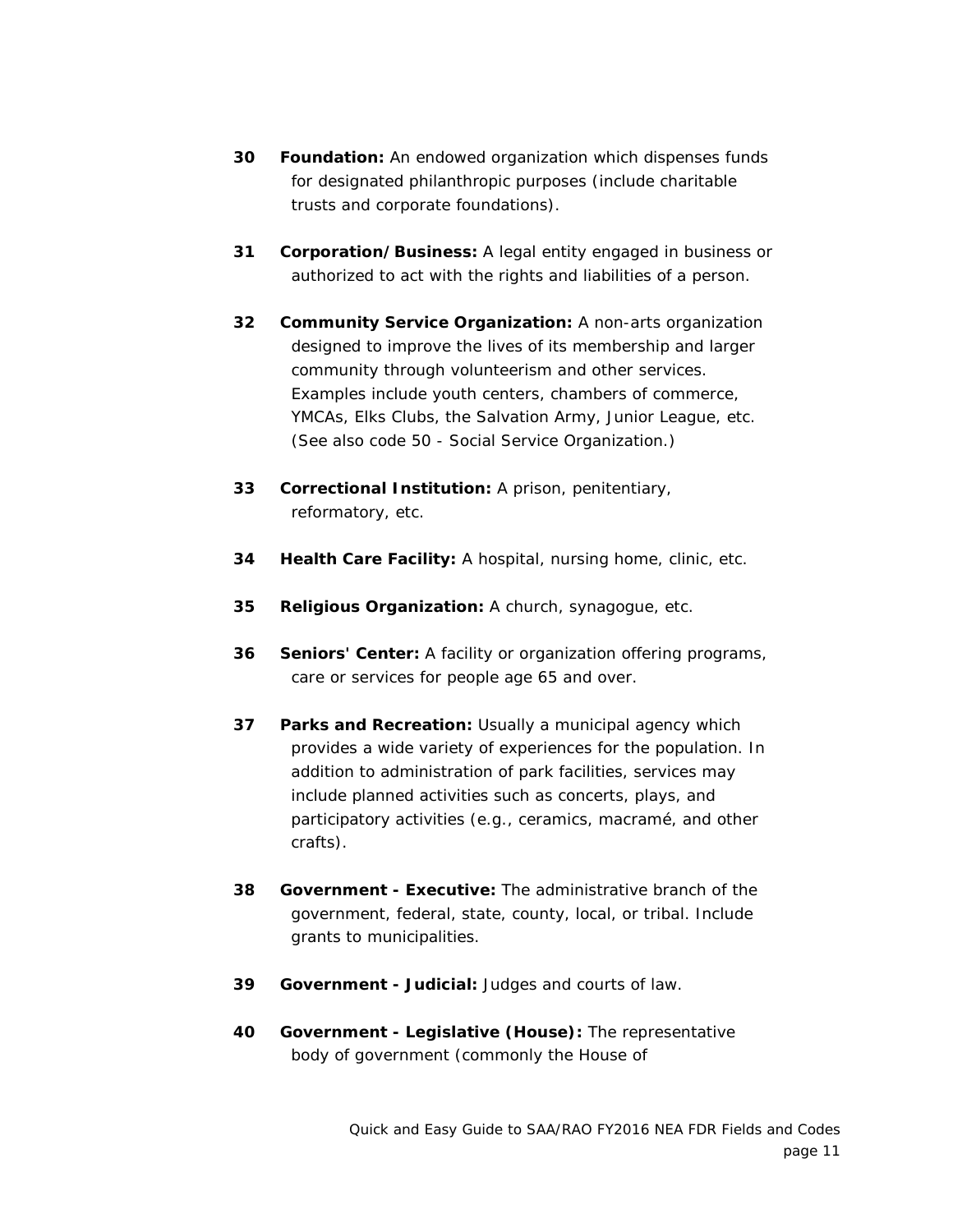Representatives) creating statutes/laws (include representatives and related others, such as legislative research personnel).

- **41 Government - Legislative (Senate):** The other legislative body of government (commonly the Senate) creating statutes/laws (include senators and related others, such as legislative research personnel).
- **42 Media - Periodical:** A periodical publication (include magazines, journals, newsletters, etc.; do not include daily or weekly newspapers).
- **43 Media - Daily Newspaper**
- **44 Media - Weekly Newspaper**
- **45 Media - Radio**
- **46 Media - Television**
- **47 Cultural Series Organization:** An organization whose primary purpose is presentation of single arts events or cultural series (e.g., Community Music Series, Metro Modern Dance Series, Washington Performing Arts Society, film series).
- **48 School of the Arts:** Any school which has arts education as its primary educational mission. Include magnet schools for the arts, community arts schools, conservatories, schools for the artistically gifted, etc**.**
- **49 Arts Camp/Institute:** An organization dedicated to camps, institutes or in-depth experiences for limited time duration (e.g., a children's summer music camp).
- **50 Social Service Organization:** Governmental or private agencies designed to provide services addressing specific social issues (e.g., public housing, drug abuse, welfare, violence, the environment, health issues, etc. See also code 32 - Community Service Organization).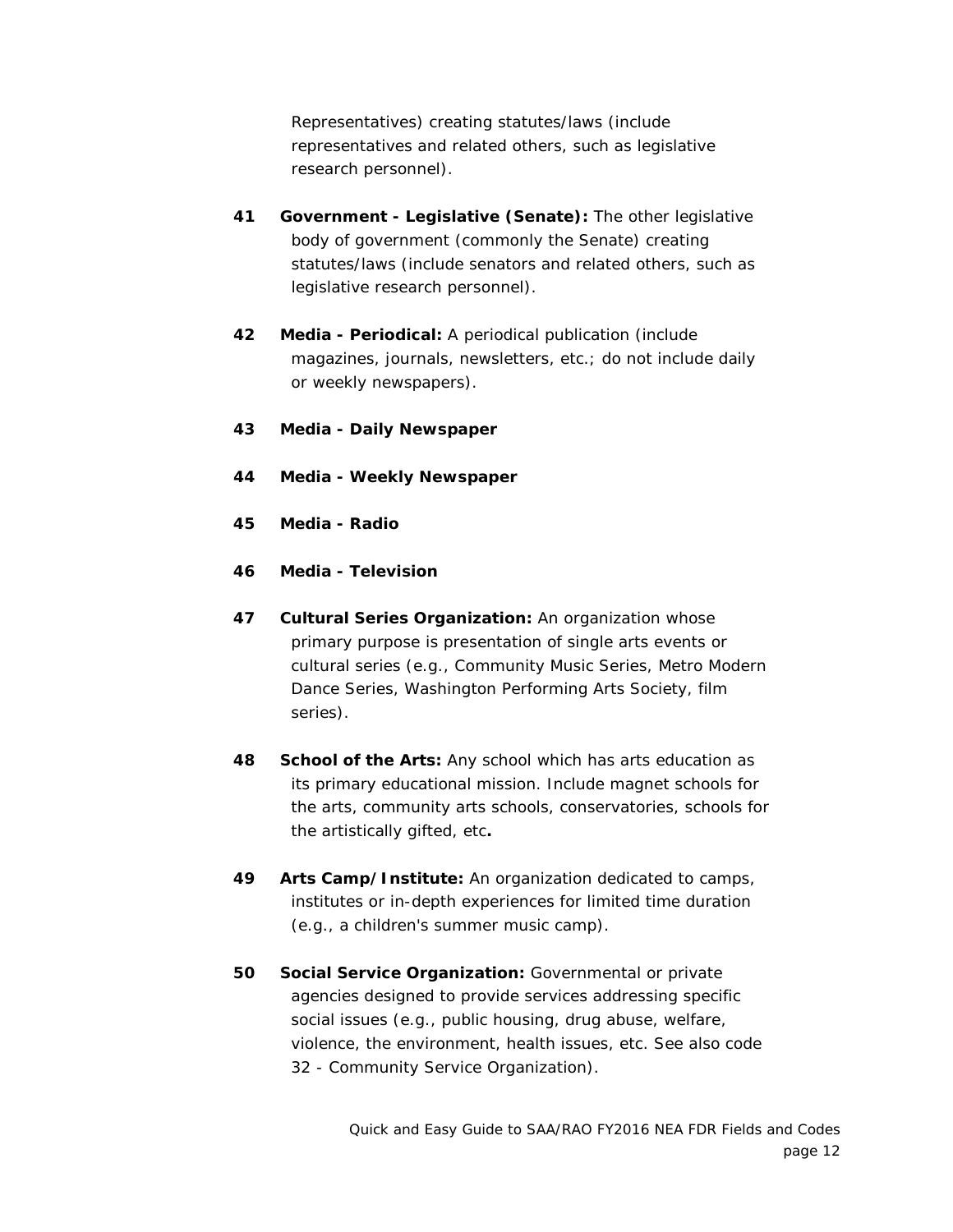- **51 Child Care Provider:** An organization providing child care.
- **99 None of the above**

#### <span id="page-12-0"></span>**APPLICANT DISCIPLINE**

Select the primary numeric code that best describes the main art form of the applicant. Use of supplemental letters (e.g., 01A or 01B) is encouraged, but optional.

Note: Applicant Discipline codes are identical to Project Discipline codes.

- **01 Dance:** Do not include mime; see 04 Theatre for mime.
	- **A Ballet**
	- **B Ethnic/Jazz:** Include folk-inspired; see 12 Folk/Traditional Arts.
	- **C Modern**
- **02 Music**
	- **A Band:** Do not include jazz or popular.
	- **B Chamber:** Include only music for one musician to a part.
	- **C Choral**
	- **D New:** Include experimental, electronic.
	- **E Ethnic:** Include folk-inspired; see 12 Folk/Traditional Arts.
	- **F Jazz**
	- **G Popular:** Include rock.
	- **H Solo/Recital**
	- **I Orchestral:** Include symphonic and chamber orchestra.
- **03 Opera/Music Theatre**
	- **A Opera**
	- **B Musical theatre**

#### **04 Theatre**

- **A Theatre-General:** Include classical, contemporary, experimental.
- **B Mime**
- **D Puppet**
- **E Theatre for young audiences**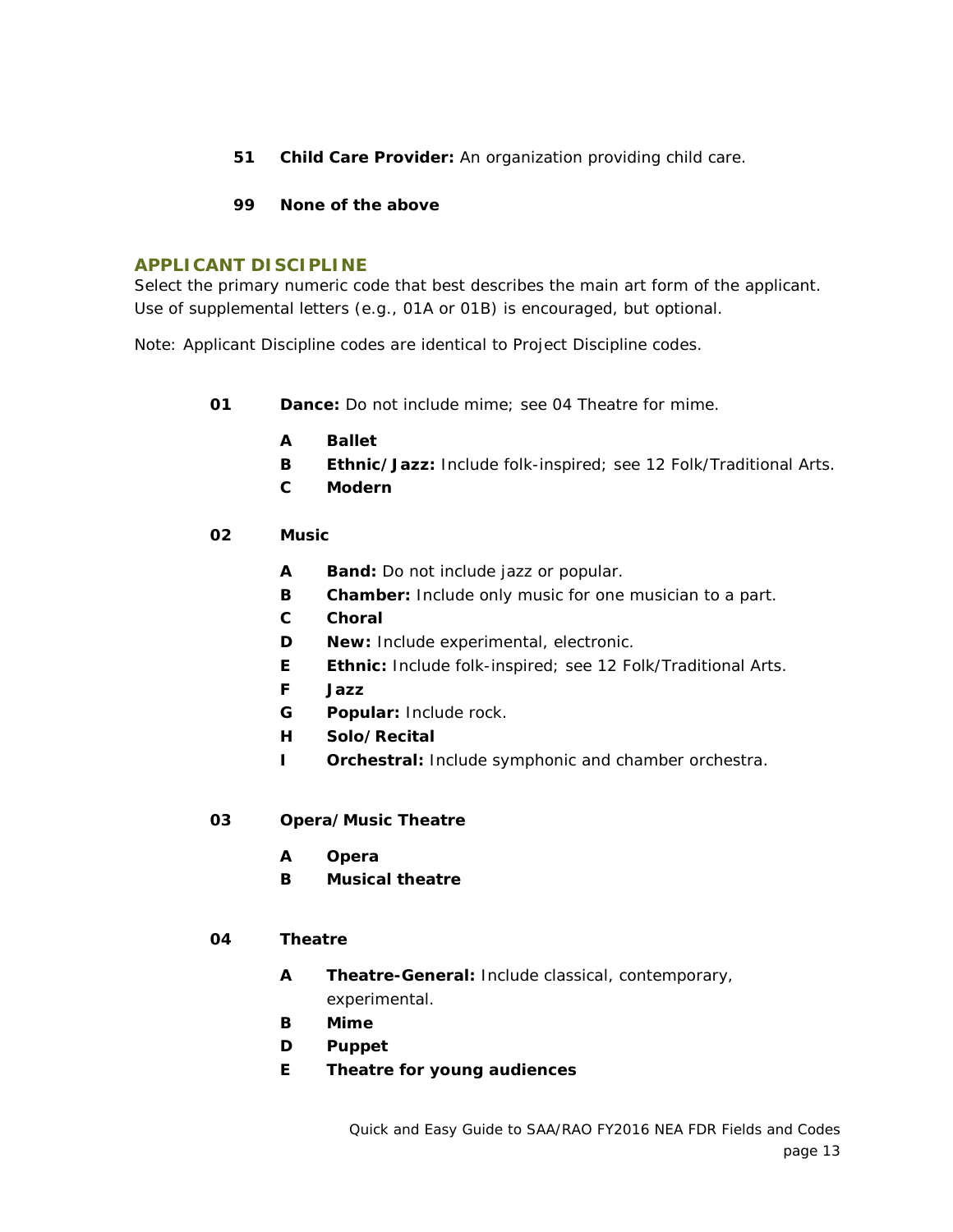**F Storytelling:** Folk/traditional storytelling should be coded as 12D.

## **05 Visual Arts**

- **A Experimental:** Include conceptual, new media, new approaches.
- **B Graphics:** Include printmaking and book arts; do not include graphic design; see 06 Design Arts for graphic design.
- **D Painting:** Include watercolor.
- **F Sculpture**

## **06 Design Arts**

- **A Architecture**
- **B Fashion**
- **C Graphic**
- **D Industrial**
- **E Interior**
- **F Landscape Architecture**
- **G Urban/Metropolitan**

#### **07 Crafts**

- **A Clay**
- **B Fiber**
- **C Glass**
- **D Leather**
- **E Metal**
- **F Paper**
- **G Plastic**
- **H Wood**
- **I Mixed media**
- **08 Photography:** Include holography.
- **09 Media Arts**
	- **A Film**
	- **B Audio:** Include radio, sound installations.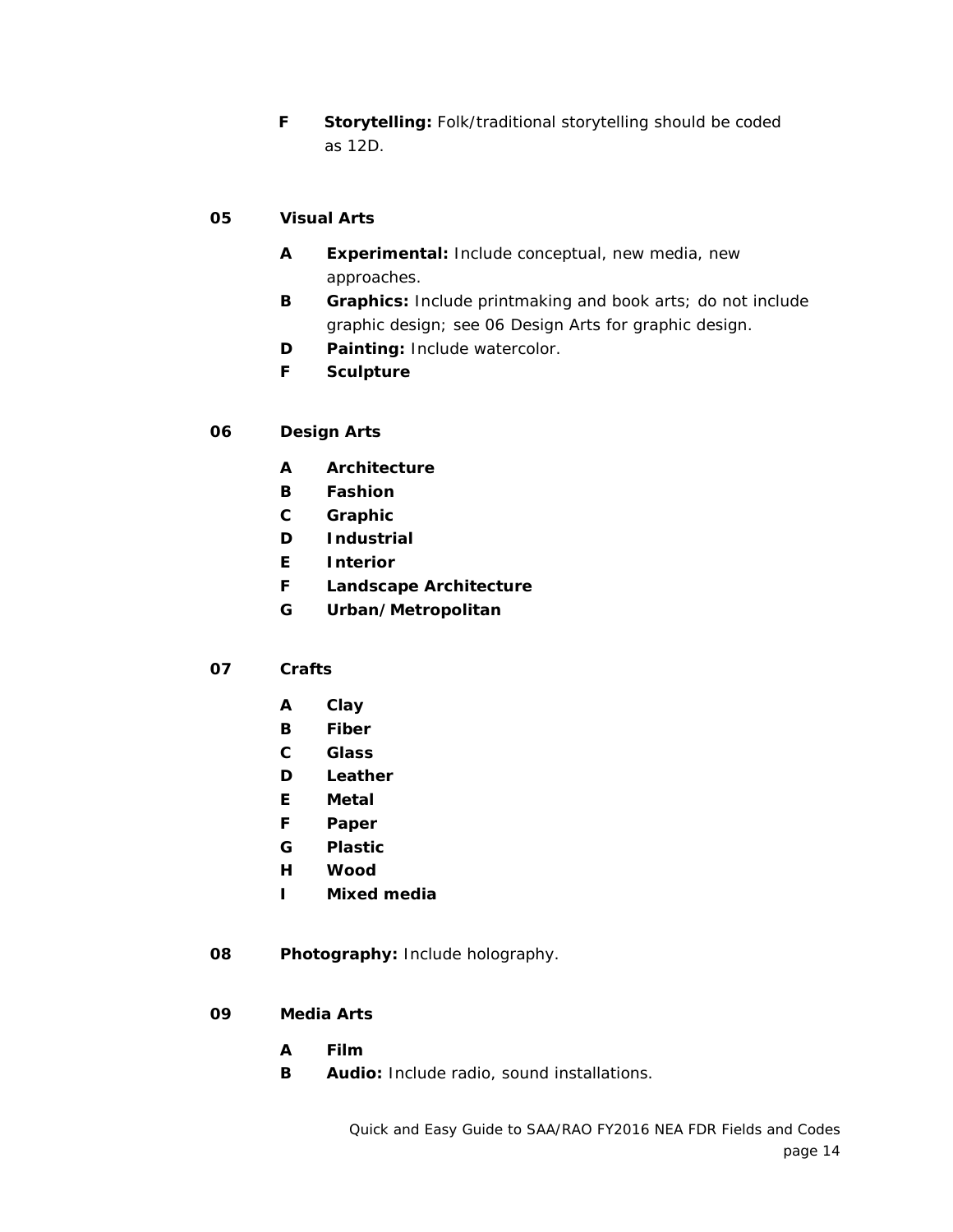- **C Video**
- **D Technology/Experimental:** Include work created using computer or other digital or experimental media as the primary expressive vehicle.
- **10 Literature**
	- **A Fiction**
	- **B Non-Fiction**
	- **C Playwriting**
	- **D Poetry**
- **11 Interdisciplinary:** Pertaining to art forms/art works that integrate more than one arts discipline to form a single work (e.g., collaboration between/among the performing and/or visual arts). Include performance art.
- **12 Folk/Traditional Arts:** Pertaining to oral, customary, material, and performance traditions informally learned and transmitted in contexts characteristic of ethnic, religious, linguistic, occupational, and/or regional groups. For dance, music, and crafts/visual arts and oral traditions that meet the above criteria, use the subcodes 12A-12D. For other folklife or traditional art forms not itemized below (such as specific occupational arts, vernacular architecture, folk/traditional theater or other performing art forms), use the main code of 12.
	- **A Folk/Traditional Dance**
	- **B Folk/Traditional Music**
	- **C Folk/Traditional Crafts and Visual Arts**
	- **D Oral Traditions:** Include folk/traditional storytelling.

 **TIPS:** Do not include folk-inspired forms. (I.e., interpretations of ethnic/folk dance or music by artists outside the particular ethnic/folk tradition should be coded 01B or 02E, respectively.)

**13 Humanities:** Pertaining but not limited to the following fields: history, philosophy, languages, literature, linguistics, archaeology, jurisprudence, history and criticism of the arts, ethics, comparative religion, and those aspects of the social sciences employing historical or philosophical approaches. This last category includes cultural anthropology, sociology, political theory, international relations, and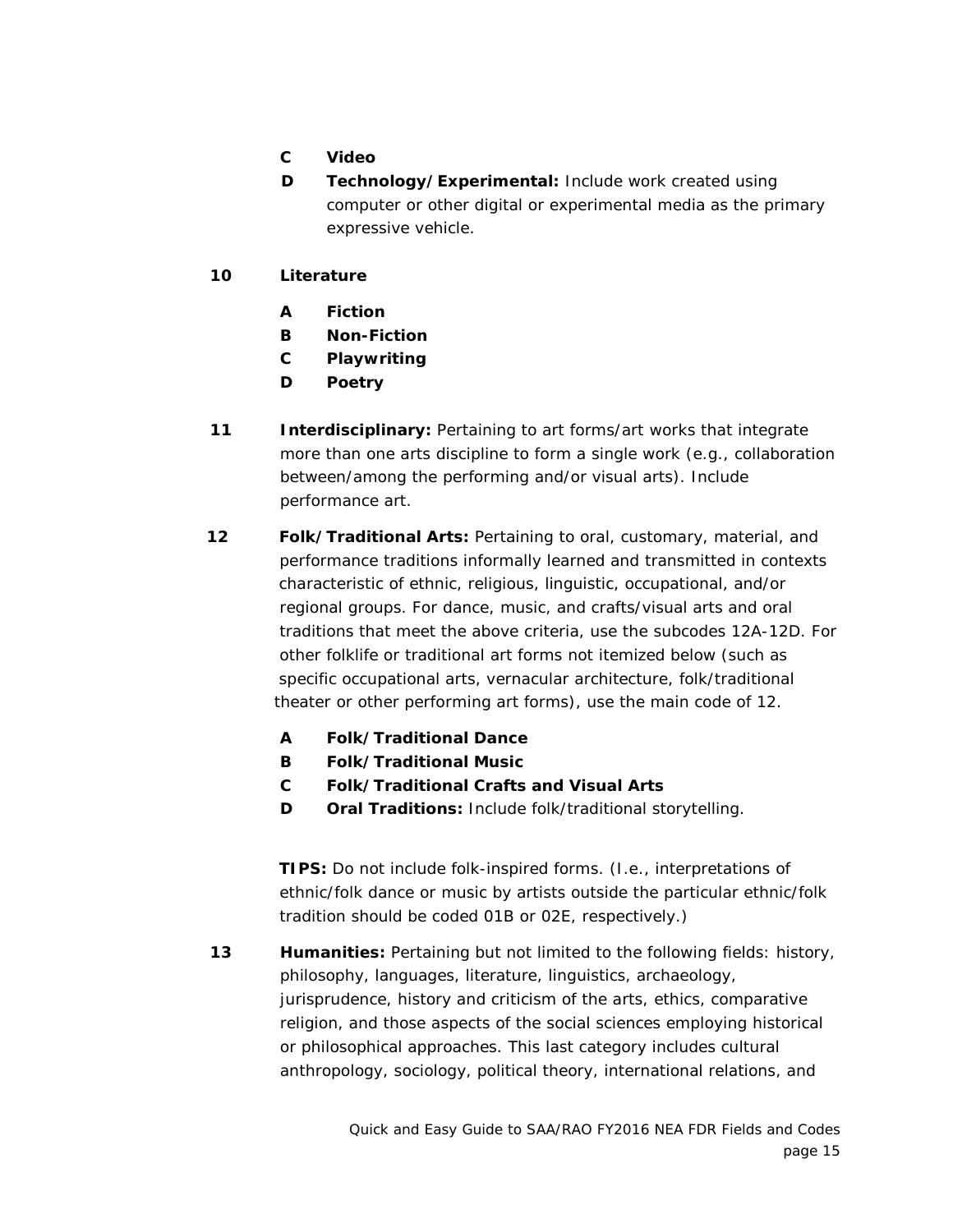other subjects concerned with questions of value and not with quantitative matters.

- **14 Multidisciplinary:** Pertaining to grants that include activities in more than one discipline (e.g., general operating support for organizations sponsoring a variety of projects in different discipline areas). Used when the majority of activities funded by the grant cannot be attributed to a single discipline. Distinguish from code 11, Interdisciplinary.
- **15 Non-Arts/Non-Humanities:** Use this code for projects that do not have the arts as their primary mission (e.g., social service organizations, civic groups, technical consultants or banks).

# <span id="page-15-0"></span>**II. DATA FIELDS DESCRIPTIVE OF THE PROJECT**

## <span id="page-15-1"></span>**NEA PRIMARY STRATEGIC OUTCOME**

Choose one code that best describes the PRIMARY strategic outcome associated with the award.

- **A Creation:** The portfolio of American art is expanded.
- **B Engagement:** Americans throughout the nation experience art.
- **C Learning:** Americans of all ages acquire knowledge or skills in the arts.
- **D** Livability: American communities are strengthened through the arts.
- **E Understanding:** Public knowledge and understanding about the contributions of the arts are enhanced.

## <span id="page-15-2"></span>**PROJECT DISCIPLINE**

Select the primary numeric code that best describes the art form of the funded project. (This code may differ from Applicant Discipline.) Use of supplemental letters (e.g., 01A or 01B) is encouraged, but optional. If funded activities are of a technical assistance or service nature, use the arts discipline that will benefit from the award.

Note: Project Discipline codes are identical to Applicant Discipline codes.

- **01 Dance:** Do not include mime; see 04 Theatre for mime.
	- **A Ballet**
	- **B Ethnic/Jazz:** Include folk-inspired; see 12 Folk/Traditional Arts.
	- **C Modern**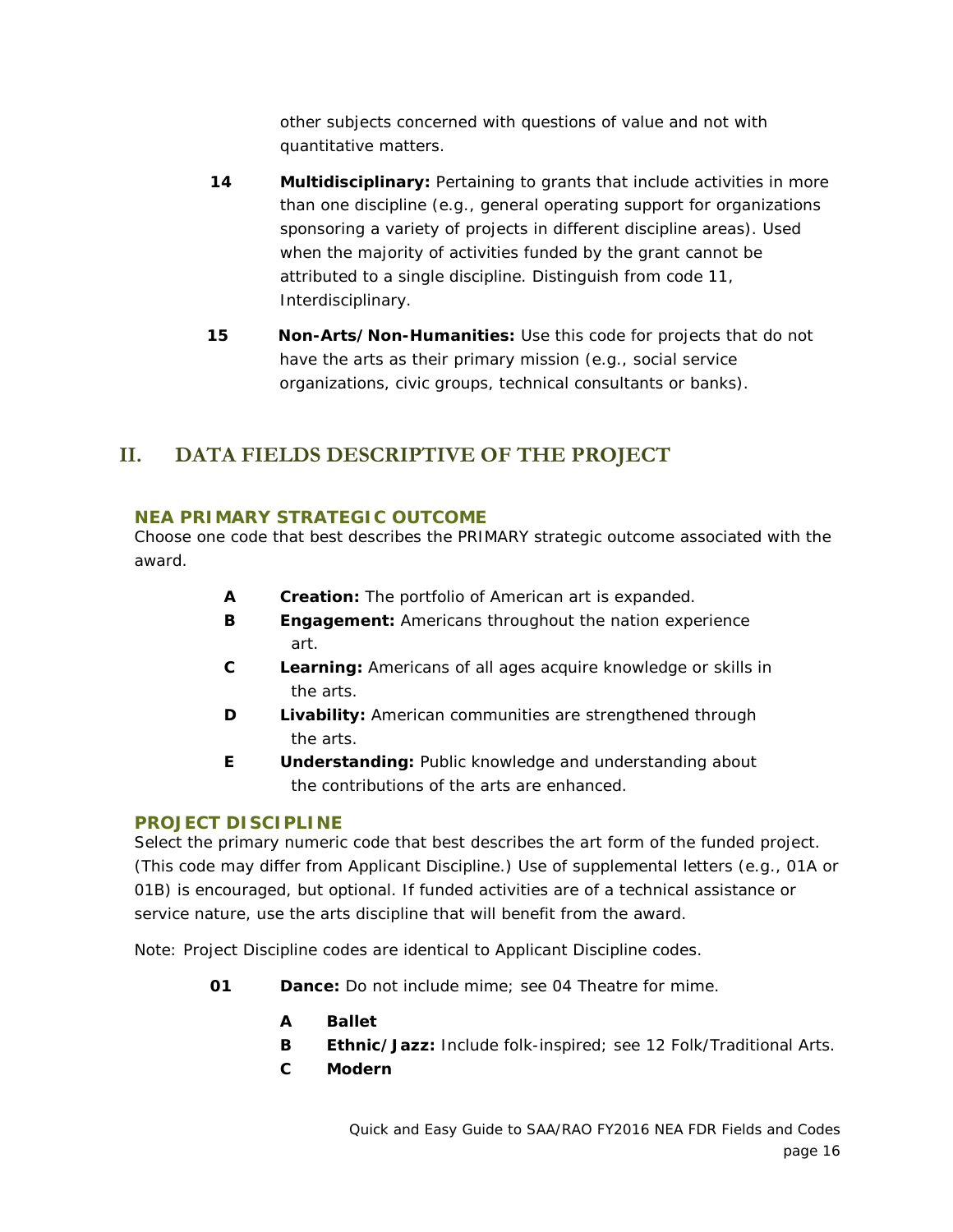- **02 Music**
	- **A Band:** Do not include jazz or popular.
	- **B Chamber:** Include only music for one musician to a part.
	- **C Choral**
	- **D New:** Include experimental, electronic.
	- **E Ethnic:** Include folk-inspired; see 12 Folk/Traditional Arts.
	- **F Jazz**
	- **G Popular:** Include rock.
	- **H Solo/Recital**
	- **I Orchestral:** Include symphonic and chamber orchestra.

#### **03 Opera/Music Theatre**

- **A Opera**
- **B Musical theatre**

#### **04 Theatre**

- **A Theatre-General:** Include classical, contemporary, experimental.
- **B Mime**
- **D Puppet**
- **E Theatre for young audiences**
- **F Storytelling:** Folk/traditional storytelling should be coded as 12D.

#### **05 Visual Arts**

- **A Experimental:** Include conceptual, new media, new approaches.
- **B Graphics:** Include printmaking and book arts; do not include graphic design; see 06 Design Arts for graphic design.
- **D Painting:** Include watercolor.
- **F Sculpture**

#### **06 Design Arts**

- **A Architecture**
- **B Fashion**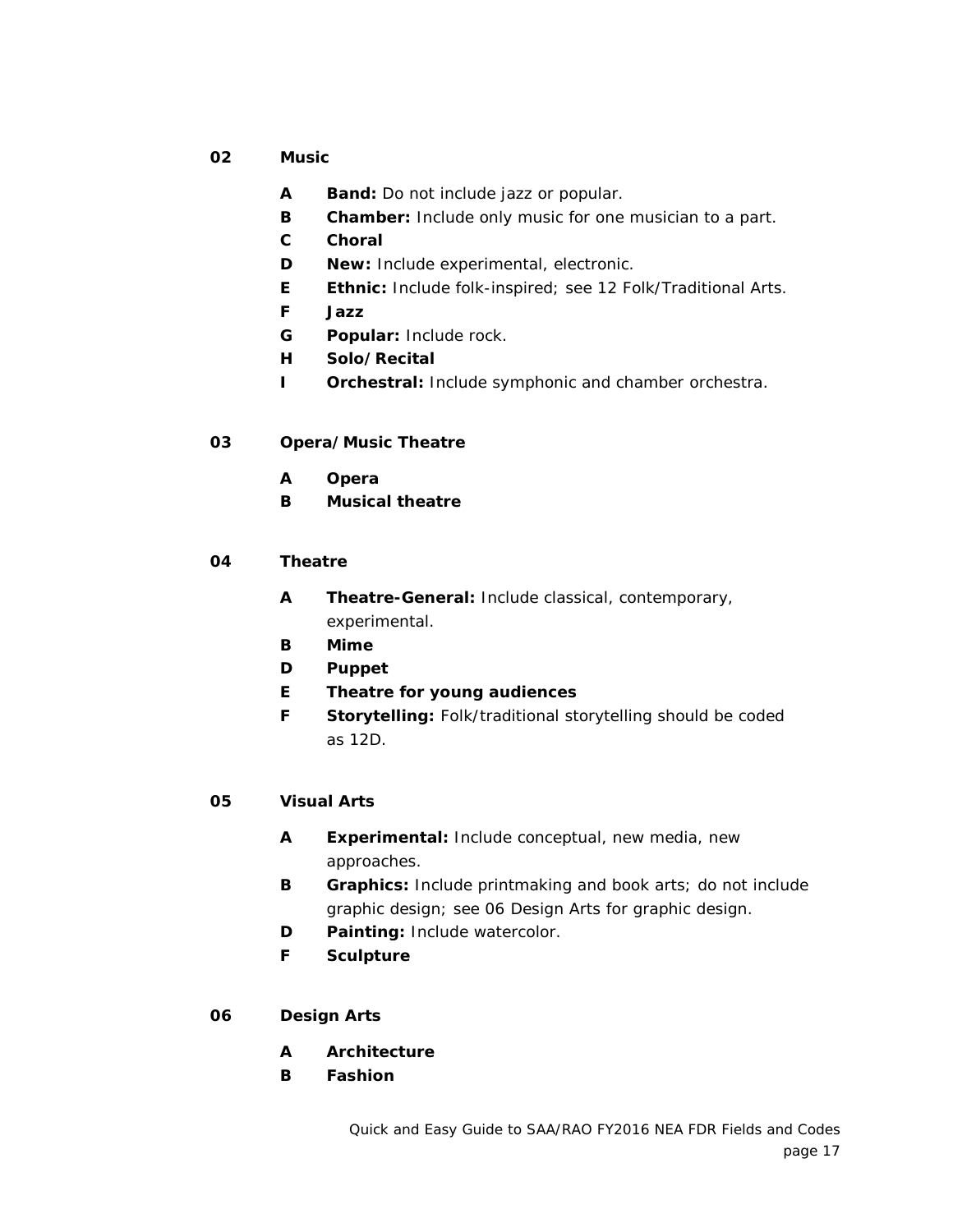- **C Graphic**
- **D Industrial**
- **E Interior**
- **F Landscape Architecture**
- **G Urban/Metropolitan**
- **07 Crafts**
	- **A Clay**
	- **B Fiber**
	- **C Glass**
	- **D Leather**
	- **E Metal**
	- **F Paper**
	- **G Plastic**
	- **H Wood**
	- **I Mixed media**
- **08 Photography:** Include holography.
- **09 Media Arts**
	- **A Film**
	- **B Audio:** Include radio, sound installations.
	- **C Video**
	- **D Technology/Experimental:** Include work created using computer or other digital or experimental media as the primary expressive vehicle.
- **10 Literature**
	- **A Fiction**
	- **B Non-Fiction**
	- **C Playwriting**
	- **D Poetry**
- **11 Interdisciplinary:** Pertaining to art forms/art works that integrate more than one arts discipline to form a single work (e.g., collaboration between/among the performing and/or visual arts). Include performance art.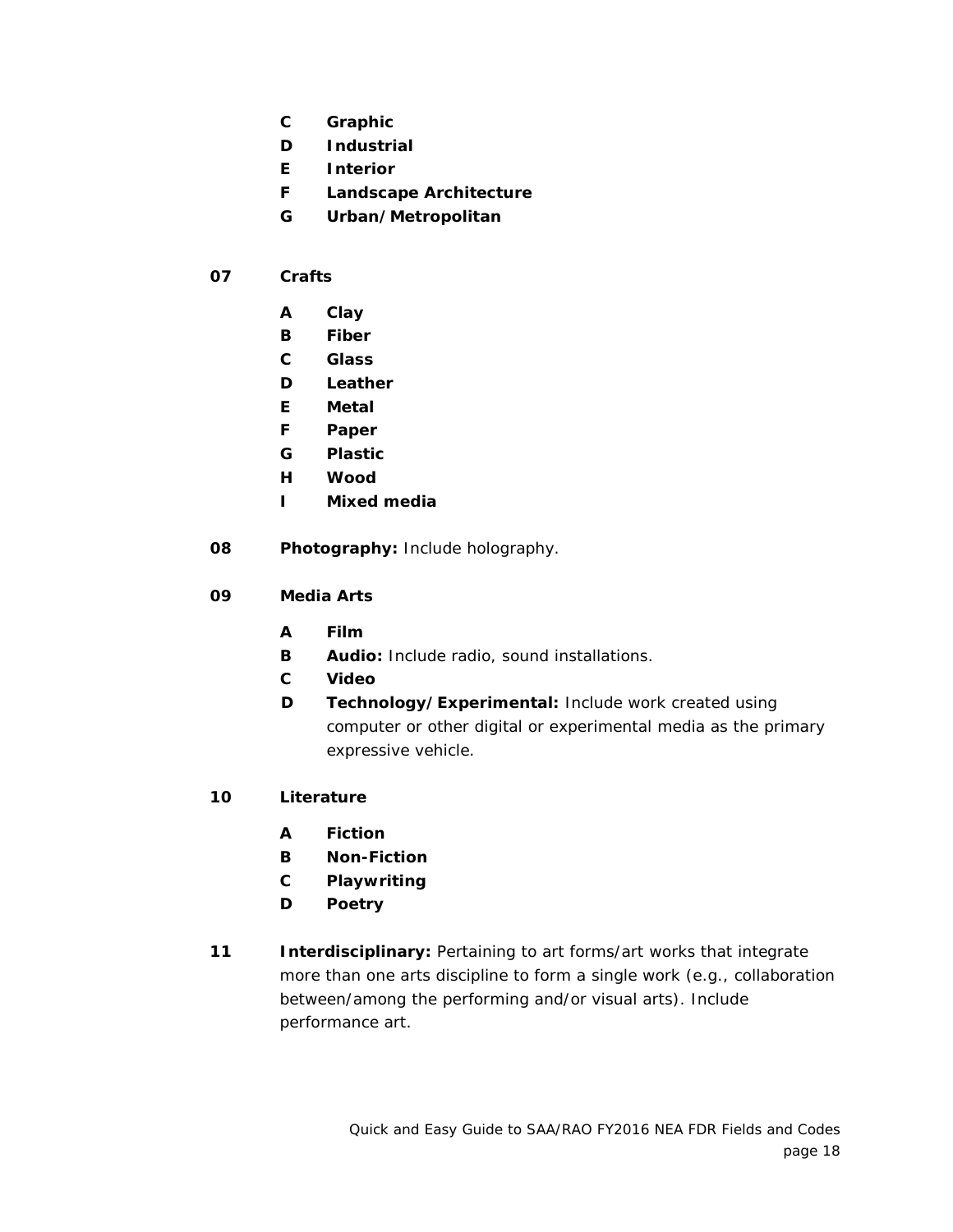- **12 Folk/Traditional Arts:** Pertaining to oral, customary, material, and performance traditions informally learned and transmitted in contexts characteristic of ethnic, religious, linguistic, occupational, and/or regional groups. For dance, music, and crafts/visual arts and oral traditions that meet the above criteria, use the subcodes 12A-12D. For other folklife or traditional art forms not itemized below (such as specific occupational arts, vernacular architecture, folk/traditional theater or other performing art forms), use the main code of 12.
	- **A Folk/Traditional Dance**
	- **B Folk/Traditional Music**
	- **C Folk/Traditional Crafts and Visual Arts**
	- **D Oral Traditions:** Include folk/traditional storytelling.

**TIPS:** Do not include folk-inspired forms. (I.e., interpretations of ethnic/folk dance or music by artists outside the particular ethnic/folk tradition should be coded 01B or 02E, respectively.)

- **13 Humanities:** Pertaining but not limited to the following fields: history, philosophy, languages, literature, linguistics, archaeology, jurisprudence, history and criticism of the arts, ethics, comparative religion, and those aspects of the social sciences employing historical or philosophical approaches. This last category includes cultural anthropology, sociology, political theory, international relations, and other subjects concerned with questions of value and not with quantitative matters.
- **14 Multidisciplinary:** Pertaining to grants that include activities in more than one discipline (e.g., general operating support for organizations sponsoring a variety of projects in different discipline areas). Used when the majority of activities funded by the grant cannot be attributed to a single discipline. Distinguish from code 11, Interdisciplinary.
- **15 Non-Arts/Non-Humanities:** Use this code for projects that do not have the arts as their primary mission (e.g., social service organizations, civic groups, technical consultants or banks).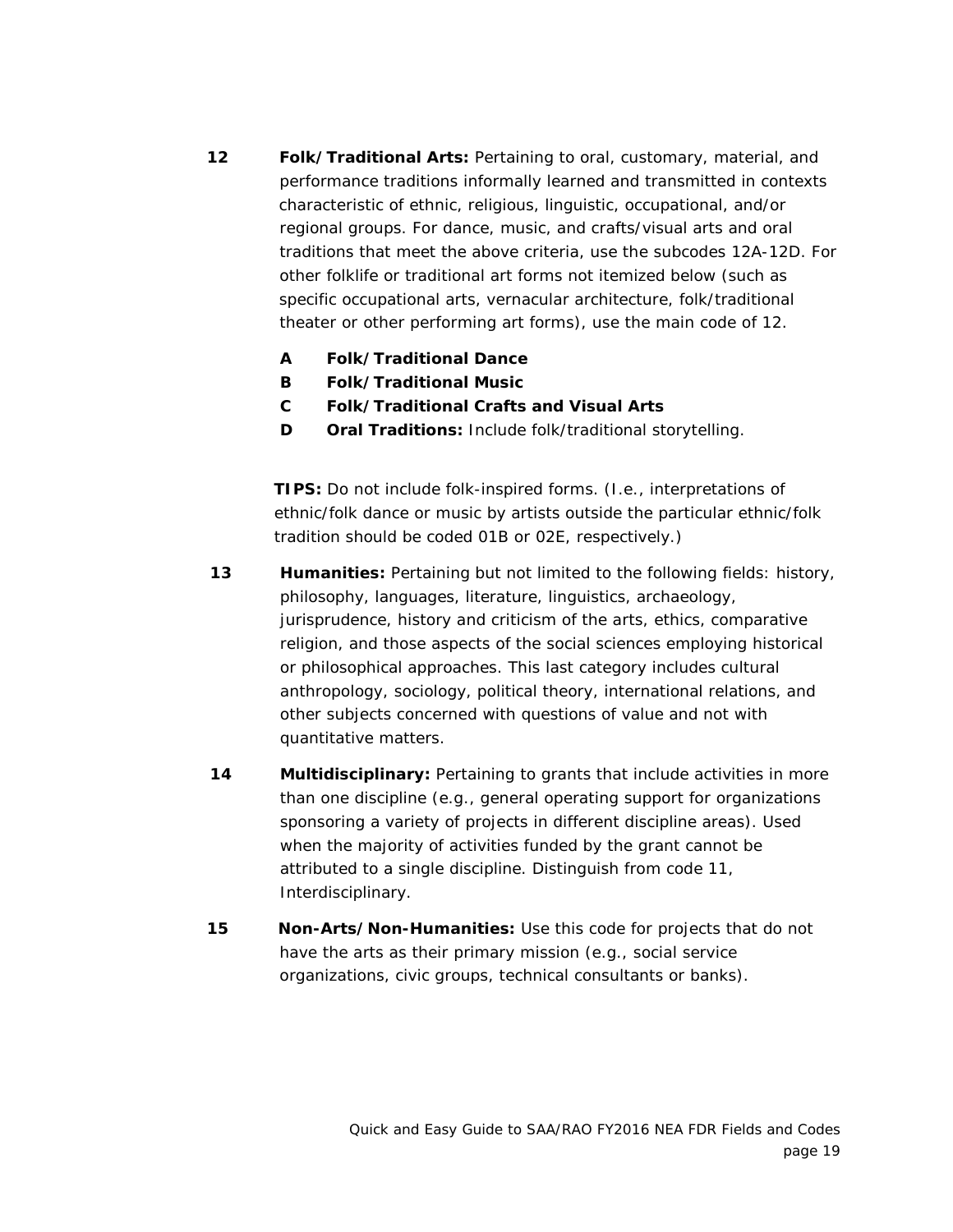#### <span id="page-19-0"></span>**TYPE OF ACTIVITY**

Select the code that best describes the activities of the project.

- **01 Acquisition:** Expenses for additions to a collection.
- **02 Audience Services:** (E.g., ticket subsidies, busing senior citizens to an arts event.)
- **03 Award/Fellowship:** (E.g., to individuals.)
- **04 Creation of a Work of Art:** Include commissions.
- **05 Concert/Performance/Reading:** Include production development.
- **06 Exhibition:** Include visual arts, film, video, and exhibition development.
- **07 Facility Construction, Maintenance, Renovation:** Note: design is 04 - Creation of a Work of Art.
- **08 Fair/Festival**
- **09 Identification/Documentation:** For archival, educational, and other purposes.
- **10 Institution/Organization Establishment:** For creation or development of a new institution/organization.
- **11 Institution/Organization Support:** General operational support.
- **12 Arts Instruction:** Include lessons, classes, and other means used to teach knowledge of and/or skills in the arts.
- **13 Marketing**
- **14 Professional Support - Administrative**
- **15 Professional Support - Artistic**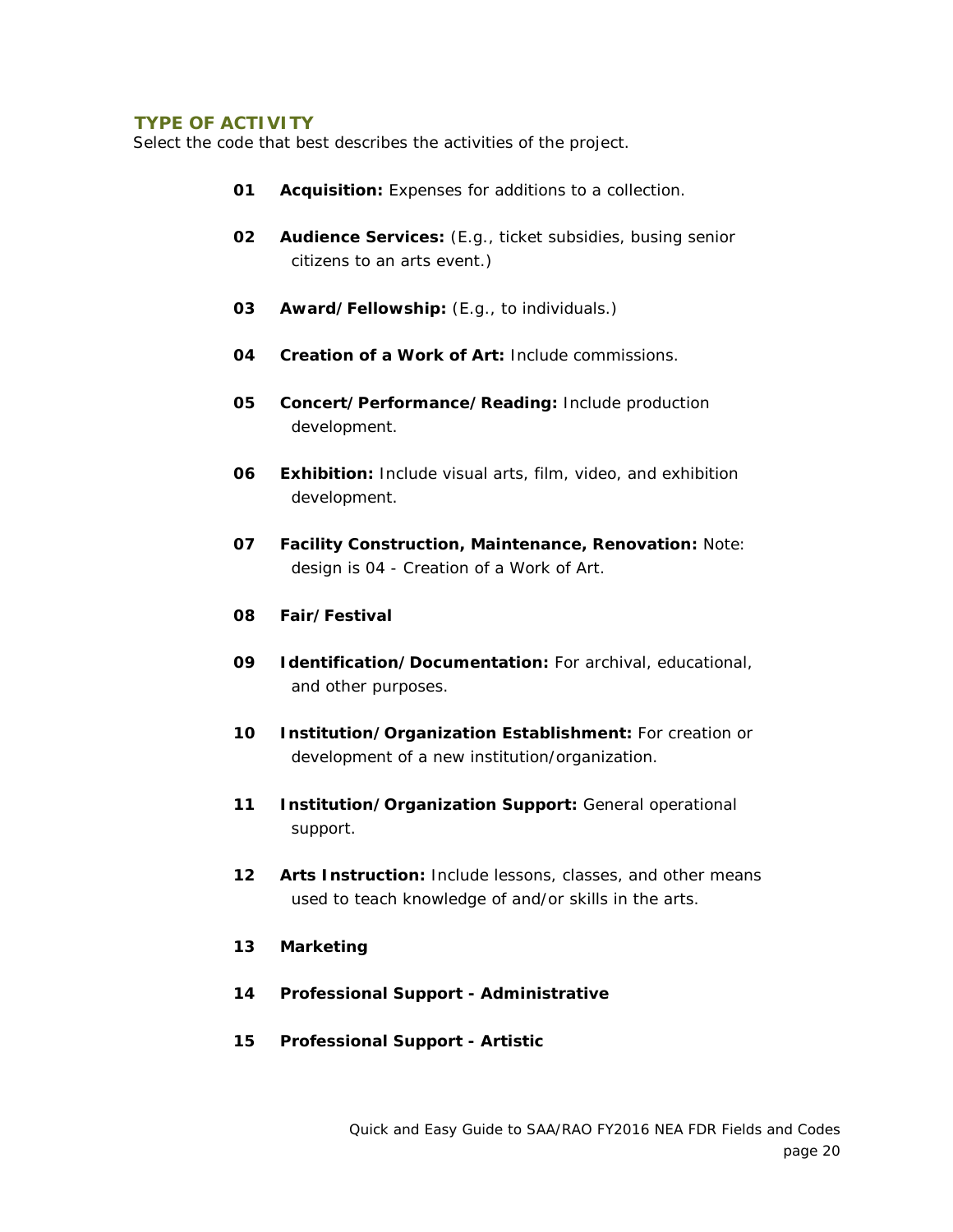- **16 Recording/Filming/Taping:** Do not include creating art works or identification/documentation for archival or educational purposes; see 04 and 09.
- **17 Publication:** (E.g., manuals, books).

## **18 Repair/Restoration/Conservation**

- **19 Research/Planning:** Include program evaluation, strategic planning, and establishing partnerships/collaborations between agencies.
- **20 School Residency:** Artist activities in an educational setting wherein one or more core student groups receive repeated artist contact over time.
- **21 Other Residency:** Artist activities in a non-school setting wherein one or more core student groups receive repeated artist contact over time.
- **22 Seminar/Conference**
- **23 Equipment Purchase/Lease/Rental**
- **24 Distribution of Art:** (E.g., films, books, prints).
- **25 Apprenticeship/Internship**
- **26 Regranting**
- **27 Translation**
- **28 Writing about Art:** Include criticism.
- **29 Professional Development/Training:** Activities enhancing career advancement.
- **30 Student Assessment:** The measurement of student progress toward learning objectives. Not to be used for program evaluation.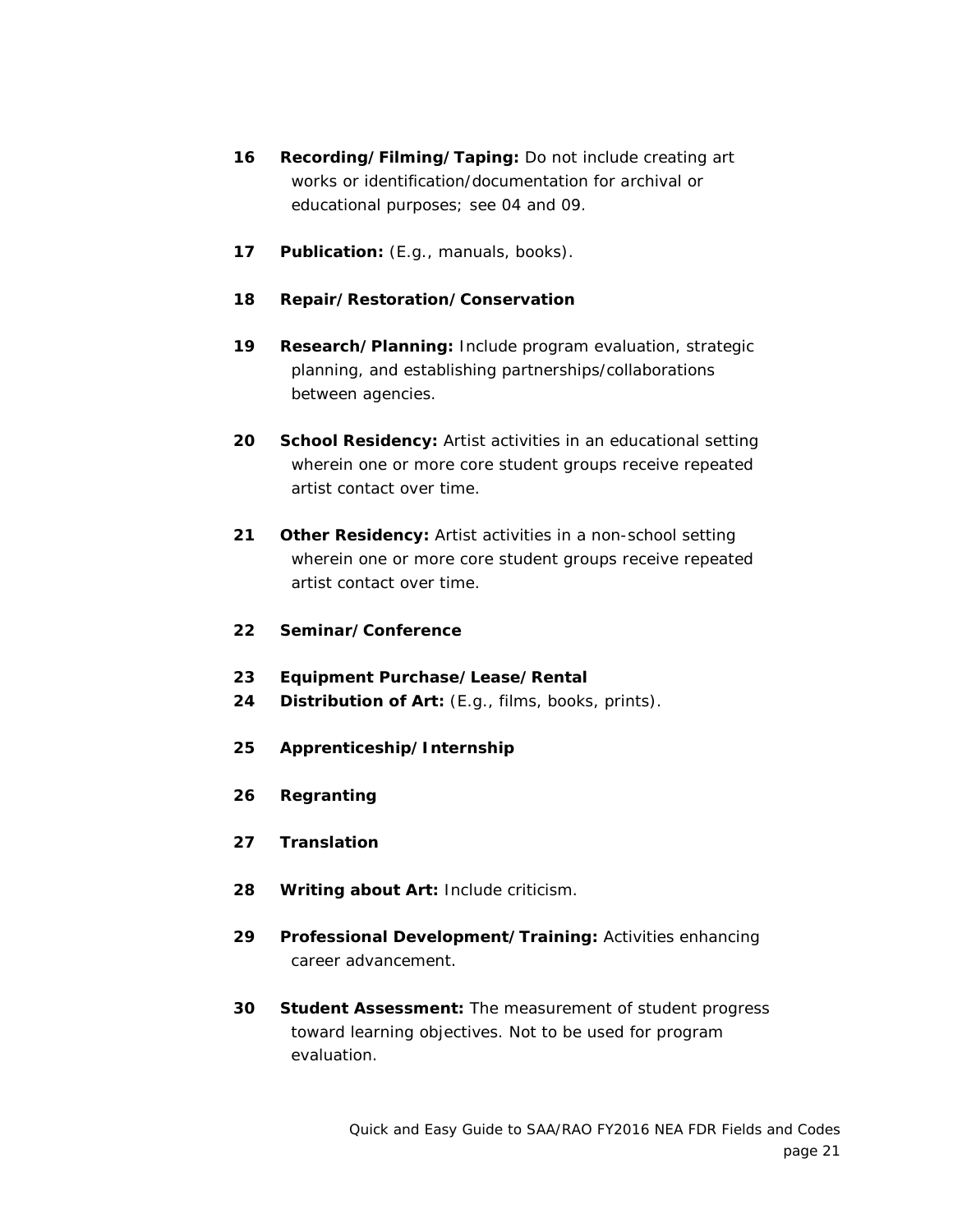- **31 Curriculum Development/Implementation:** Include the design, implementation, and distribution of instructional materials, methods, evaluation criteria, goals, and objectives.
- **32 Stabilization/Endowment/Challenge:** Grant funds used to reduce debt, contribute to endowments, build cash reserves, or enhance funding leverage or stabilization.
- **33 Building Public Awareness:** Activities designed to increase public understanding of the arts or to build public support for the arts.
- **34 Technical Assistance:** With technical/administrative functions.
- **35 Website/Internet Development:** Include the creation or expansion of existing websites (or sections of websites) as well as the development of digital art collections, databases, discussion areas or other interactive technology services delivered via the Internet.
- **36 Broadcasting:** Include broadcasts via television, cable, radio, the web, or other digital networks.
- **37 Public Art/Percent for Art**
- **99 None of the above**

## <span id="page-21-0"></span>**ARTS EDUCATION**

Use this field to designate certain projects as arts education, according to the following definition.

**Arts Education:** An organized and systematic educational effort with the primary goal of increasing an identified learner's knowledge of and/or skills in the arts with measurable outcomes. Choose the one item which best describes the funded activities.

- **01 50% or more of the funded activities are arts education**
- **02 Less than 50% of the funded activities are arts education**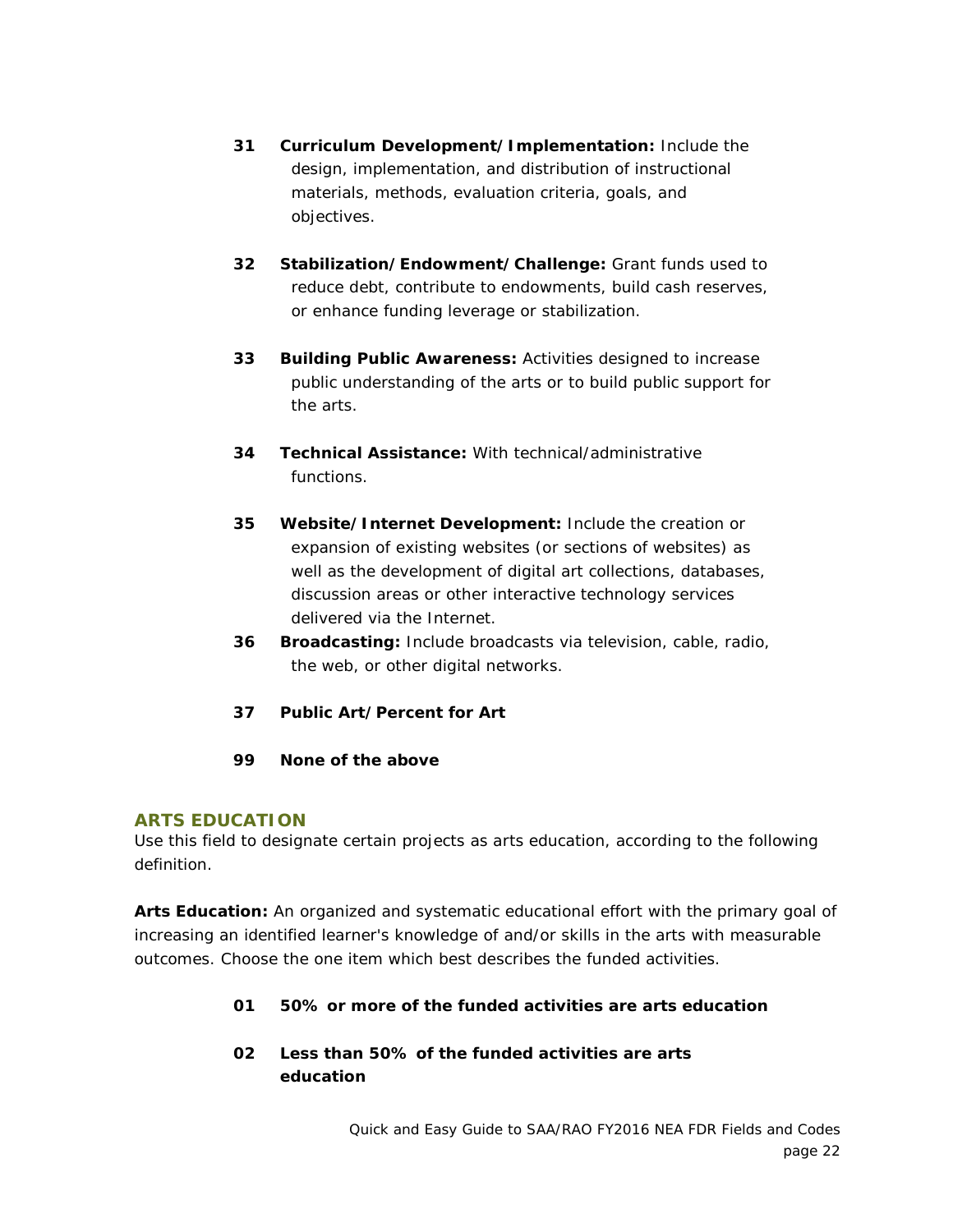#### **99 None of this project involves arts education**

**TIP:** Users should determine whether each grant record meets the definition of arts education as stated above. Grants not fitting the definition should receive a 99 code.

## <span id="page-22-0"></span>**III. DATA FIELDS DESCRIPTIVE OF THE POPULATIONS BENEFITING**

#### <span id="page-22-1"></span>**ADULTS ENGAGED IN PERSON**

Number of adults (ages 18 and over) who directly engaged with the arts, whether through attendance at arts events or participation in arts learning or other types of activities in which people were directly involved with artists or the arts. **Do not count individuals primarily reached through TV, radio or cable broadcast, the Internet, or other media. Include actual audience numbers based on paid/free admissions or seats filled. Avoid inflated numbers, and do not double-count repeat attendees.**

#### <span id="page-22-2"></span>**CHILDREN/YOUTHS ENGAGED IN PERSON**

Number of children/youths (under age 18) who directly engaged with the arts, whether through attendance at arts events or participation in arts learning or other types of activities in which people were directly involved with artists or the arts. **Do not count individuals primarily reached through TV, radio or cable broadcast, the Internet, or other media. Include actual audience numbers based on paid/free admissions or seats filled. Avoid inflated numbers, and do not double-count repeat attendees.**

#### <span id="page-22-3"></span>**ARTISTS DIRECTLY INVOLVED**

Number of artists directly involved in providing artistic services specifically identified with the award. Include living artists whose work is represented in an exhibition regardless of whether the work was provided by the artist or by an institution. If no artists were directly involved in providing artistic services, enter 0.

#### <span id="page-22-4"></span>**POPULATION BENEFITED BY RACE / ETHNICITY**

Select all categories that, by your best estimate, made up 25% or more of the population that directly benefited from the award during the period of support. These responses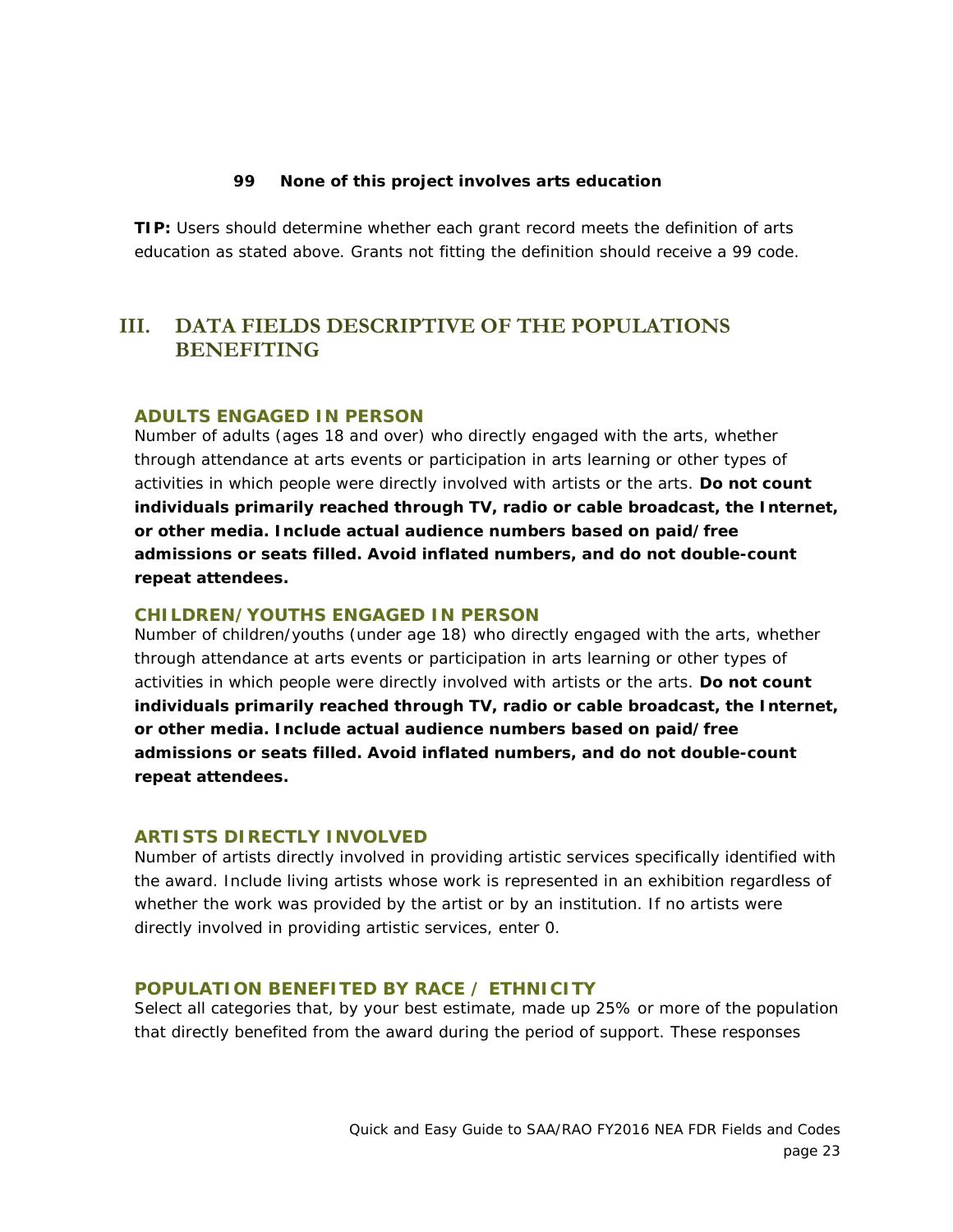should refer to populations reached directly, rather than through broadcasts or on-line programming.

- **A** Asian
- **B** Black/African American
- **H** Hispanic/Latino
- **N** American Indian/Alaska Native
- **P** Native Hawaiian/Other Pacific Islander
- **W** White
- **G** No single racial/ethnic group made up more than 25% of the population directly benefited.

## <span id="page-23-0"></span>**POPULATION BENEFITED BY AGE**

Select all categories that, by your best estimate, made up 25% or more of the population that directly benefited from the award during the period of support. These responses should refer to populations reached directly, rather than through broadcasts or on-line programming.

- **01** Children/Youth (0-18 years)
- **02** Young Adults (19-24 years)
- **03** Adults (25-64 years)
- **04** Older Adults (65+ years)
- **99** No single age group made up more than 25% of the population directly benefited.

## <span id="page-23-1"></span>**POPULATION BENEFITED BY DISTINCT GROUPS**

Select all categories that, by your best estimate, made up 25% or more of the population that directly benefited from the award during the period of support. These responses should refer to populations reached directly, rather than through broadcasts or on-line programming.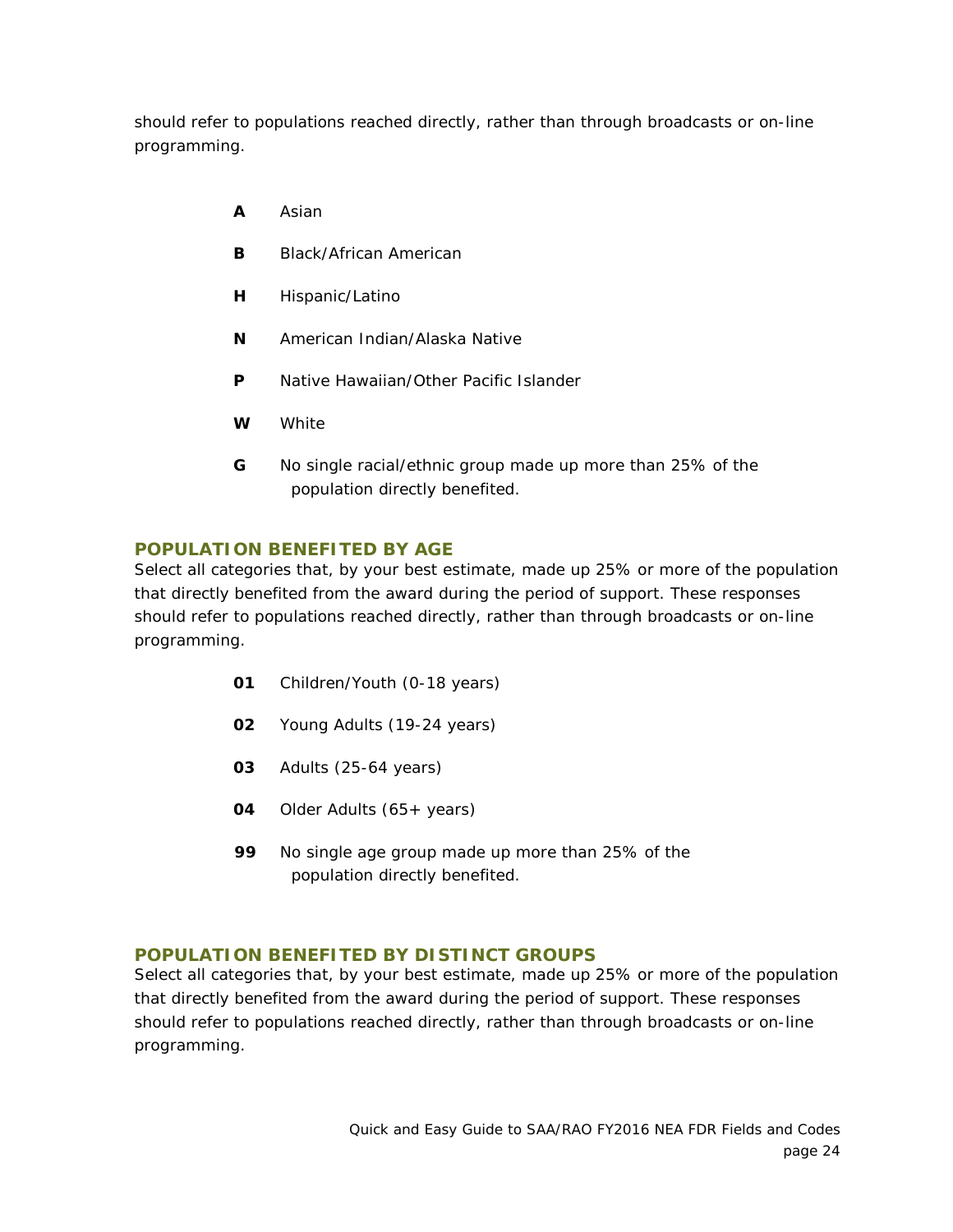- **D** Individuals with Disabilities
- **I** lndividuals in Institutions (include people living in hospitals, hospices, nursing homes, assisted care facilities, correctional facilities, and homeless shelters)
- **P** Individuals below the Poverty Line
- **E** Individuals with Limited English Proficiency
- **M** Military Veterans/Active Duty Personnel
- **Y** Youth at Risk
- **G** No single distinct group made up more than 25% of the population directly benefited.

# <span id="page-24-0"></span>**IV. DATA FIELDS DESCRIPTIVE OF PROJECT FINANCES**

#### <span id="page-24-1"></span>**GRANT AMOUNT REQUESTED**

Amount requested in support of this project.

#### <span id="page-24-2"></span>**GRANT AMOUNT AWARDED**

Amount awarded by state arts agency.

#### <span id="page-24-3"></span>**GRANT AMOUNT SPENT**

Actual grant amount spent on the project (data gained from the grantee's final report).

#### <span id="page-24-4"></span>**ACTUAL TOTAL CASH EXPENSES**

The total dollar amount of money spent to support the project in addition to Grant Amount Spent. This includes: (1) all personnel costs including artists, clerical and technical staff, and consultants; (2) all fees, licenses, etc.; (3) all money for space rental, travel, marketing, and advertising; (4) all capital expenditures and acquisitions; (5) all remaining costs that do not fit into the above categories. (Actual value of National Standard fields 46-56)

## <span id="page-24-5"></span>**ACTUAL TOTAL CASH INCOME**

The total dollar amount of money received to support the project. This includes: (1) all federal, state, and local government funds, including those funds listed under Grant Amount Spent; (2) all corporate, foundation, and other private money; (3) all money from admissions, subscriptions, etc.; (4) all money received from the sale of services,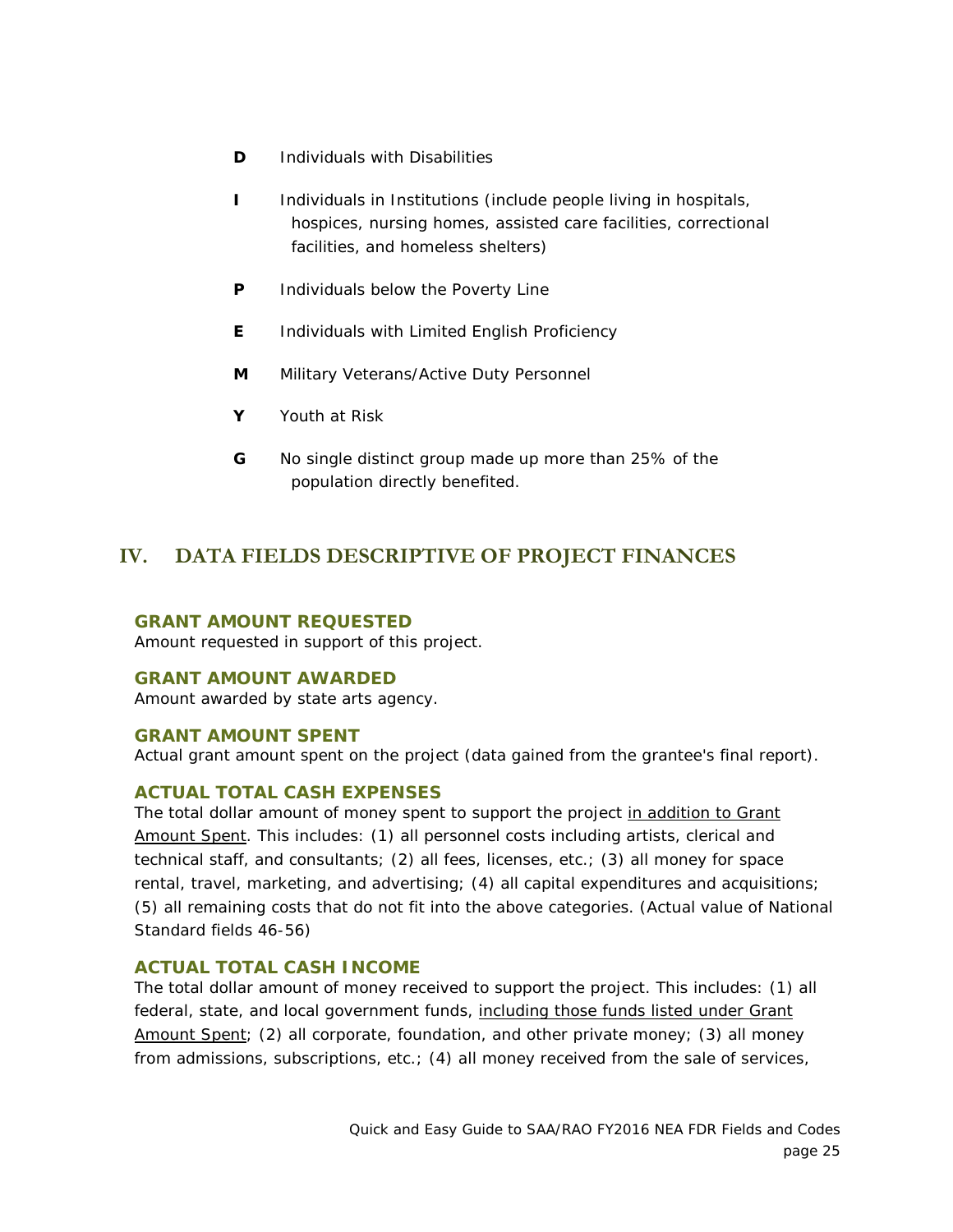etc., produced from this project; (5) all cash applicant has devoted to support this project; (6) all revenue derived from sales associated with the project such as concessions, parking, T-shirts, gift shop income, etc. (Actual value of National Standard fields 70-79)

## <span id="page-25-0"></span>**ACTUAL TOTAL IN-KIND CONTRIBUTIONS**

The estimated dollar value of services or materials contributed to support the project. These services or materials may be of almost any nature, but they should never include cash contributions (National Standard fields 58-68).

## <span id="page-25-1"></span>**NEA SHARE**

The amount of Grant Amount Spent drawn from your agency's National Endowment for the Arts Partnership Agreement.

## <span id="page-25-2"></span>**SAA SHARE**

The amount of Grant Amount Spent drawn from money appropriated to your state arts agency by the state legislature.

#### <span id="page-25-3"></span>**OTHER SHARE**

The amount of Grant Amount Spent drawn from all private contributions, and local public money that passes through your agency. As a general rule, these funds are anything that cannot be attributed to your agency's legislative appropriation, or to any monies received from the NEA. Applicant match should not be entered under Other Share.

## <span id="page-25-4"></span>**SAA UNIQUE IDENTIFIER**

Agency's in-house application/grant identifier for each record. Each grant, award, and/or activity on which you are reporting should have a unique identifying number. This field will be used to join the FDR DETAIL data to the Project Activity Location data.

# <span id="page-25-5"></span>**V. DATA FIELDS DESCRIPTIVE OF ACTIVITY LOCATIONS**

This ACTIVITY LOCATION section is intended to capture geographic information in cases where the areas served reach beyond the Applicant Address. The section is required only if the funded activity is best described using one of these Type of Activity codes: 02, 04, 05, 06, 07, 08, 10, 12, 16, 18, 20, 21, 22, 24, 25, 29, 33, 34, and 37.

For each grant or service supported, report information about the location(s) at which activities took place if those activities occurred at a location different than the Applicant Address. When reporting Activity Locations, agencies may include either the full activity address information or the activity geographic location information (latitude and longitude).

One way to find latitude and longitude information for a single location using Google Maps is to right-click the location and select "What's here?"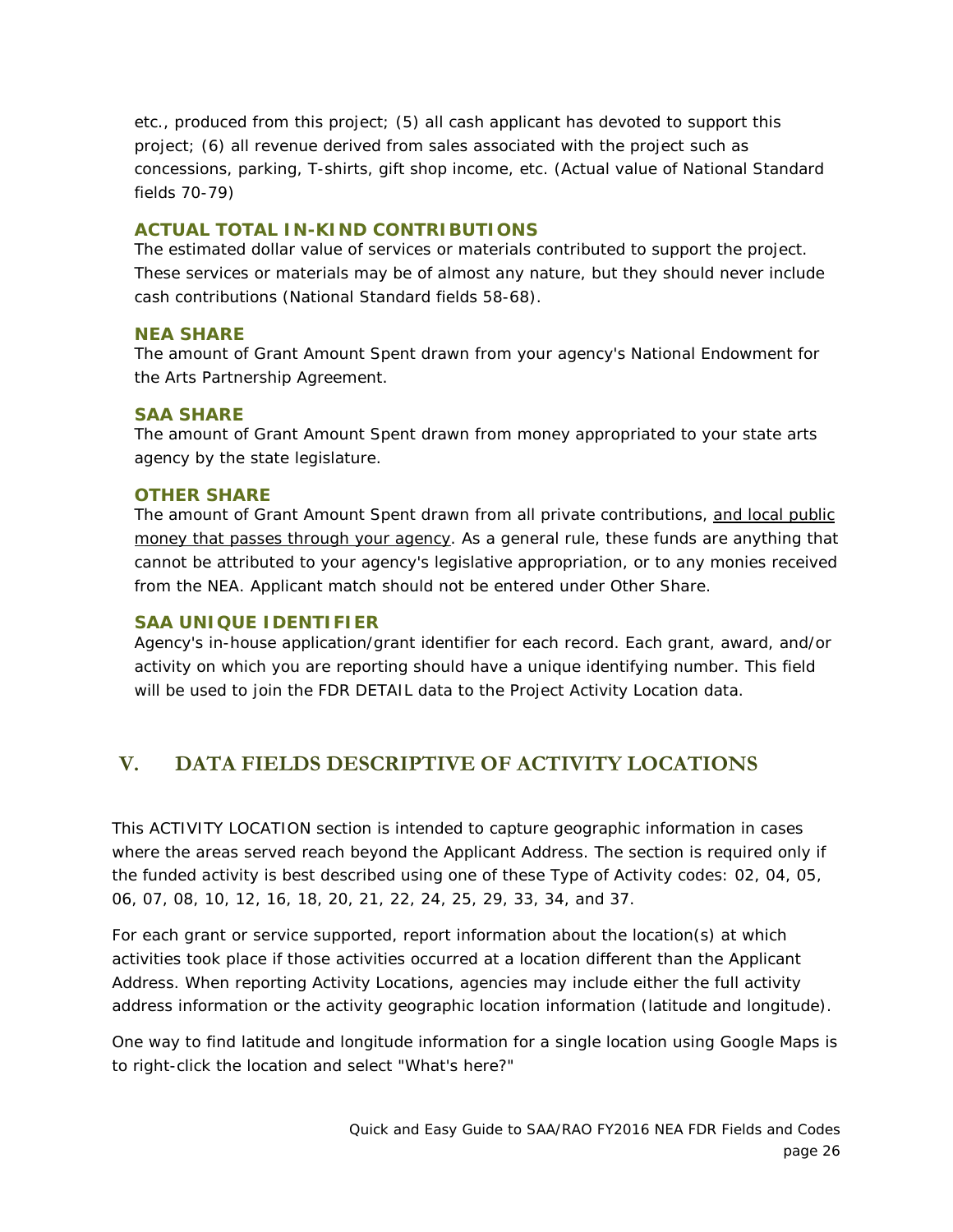The SAA Unique Identifier (an agency's in-house application/grant identifier) will allow data in this section to match data within the FDR detail section. For example, if a project served five unique locations other than the applicant address, this section would list each of these locations (either address or coordinates), the number of days on which activities occurred for each location, and the same SAA unique identifier entered as field 8 for each location.

A one-to-many relationship will often exist between a single grant record in an agency's FDR Detail and multiple entries in the table of Activity Location data.

#### <span id="page-26-0"></span>**VENUE ADDRESS**

(Latitude and Longitude can be provided in lieu of Venue Address, City, State, and ZIP.) Street address or Rural Route Number of the project activity. Provide mailing address only if street address is not currently being collected. For venues based at an individual's personal address, skip to VENUE STATE.

#### <span id="page-26-1"></span>**VENUE CITY**

City where the venue is located.

## <span id="page-26-2"></span>**VENUE STATE**

State where the venue is located.

## <span id="page-26-3"></span>**VENUE ZIP**

ZIP code for address of the venue. Leave this field blank if the venue is outside the United States.

#### <span id="page-26-4"></span>**VENUE LATITUDE**

(Venue Address, City, State, and ZIP can be provided in lieu of Latitude and Longitude.) Geographic coordinate for the latitude of the venue. Use decimal degrees, without the degree symbol (DDD.DDDDDD). For example, the latitude of the White House is 38.901219.

## <span id="page-26-5"></span>**VENUE LONGITUDE**

(Venue Address, City, State and ZIP can be provided in lieu of Latitude and Longitude.) Geographic coordinate for the longitude of the venue. Use decimal degrees, without the degree symbol (DDD.DDDDDD). For example, the longitude of the White House is -77.020944.

## <span id="page-26-6"></span>**NUMBER OF DAYS ON WHICH ACTIVITIES OCCURRED**

Estimated number of days during the funded grant period on which activities occurred at this venue. For projects that involve a permanent installation, enter 999.

## <span id="page-26-7"></span>**SAA UNIQUE IDENTIFIER**

Agency's in-house application/grant identifier for each record. This field will be used to join the Project Activity Location data to the FDR DETAIL data.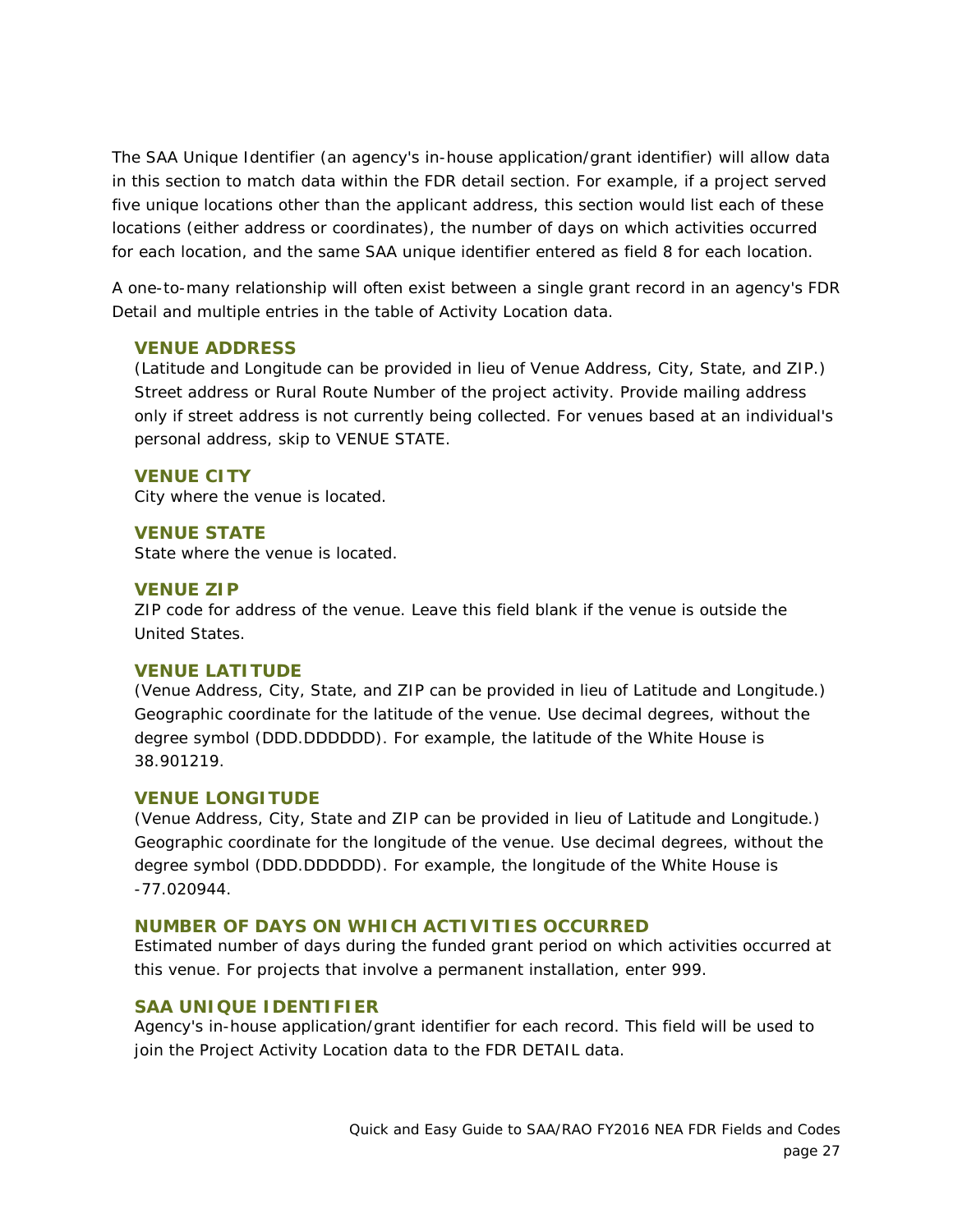# <span id="page-27-0"></span>**VI. REPORTING CONVENTIONS**

## <span id="page-27-1"></span>**REPORTING TO THE NEA AND NASAA**

Use the codes and fields described in this manual to prepare a complete report of all grants and programs your agency has funded in the past year. Your Final Descriptive Report should be comprehensive and should provide details about **all activities funded with any state, federal, or private money.**

Your Final Descriptive Report is very important to the NEA and NASAA. We use it to analyze grant-making trends, promote the arts, respond to information requests from members and the public, and prepare publications on the arts and what state arts agencies do. In collaboration with the NEA, NASAA builds a database of National Standard information that describes public arts support. Every state and region participates in this national information networking system.

Once you have completed your Final Descriptive Report, send the materials to the NEA and NASAA via e-mail. The NEA and NASAA no longer require paper copies of these materials.

## **Your NEA package should include:**

- the Federal Financial Report
- the Totals page
- the Data Sequencing form
- Activity Location Data Sequencing form (if applicable)
- an ASCII dump of all FDR data and a separate ASCII dump of Activity Location data
- [states only] the narrative report for Folk Arts Partnership, if applicable

## **Your NASAA package should include:**

- an ASCII dump of all FDR data and a separate ASCII dump of Activity Location data
- the Totals page
- the Data Sequencing form
- Activity Location Data Sequencing form (if applicable)
- a memo indicating whether your FDR is an interim or a final and also describing any unique formats or contents

Your FDR and Project Activity Location data should be dumped in ASCII delimited format with field headers. (This is a plain text file where each grant record appears on its own single line, with commas or tabs separating the fields.) If an ASCII delimited format is not available, you may put your data in a spreadsheet with column headers or in an Access database. If using a spreadsheet, put each grant record on its own single row. Please avoid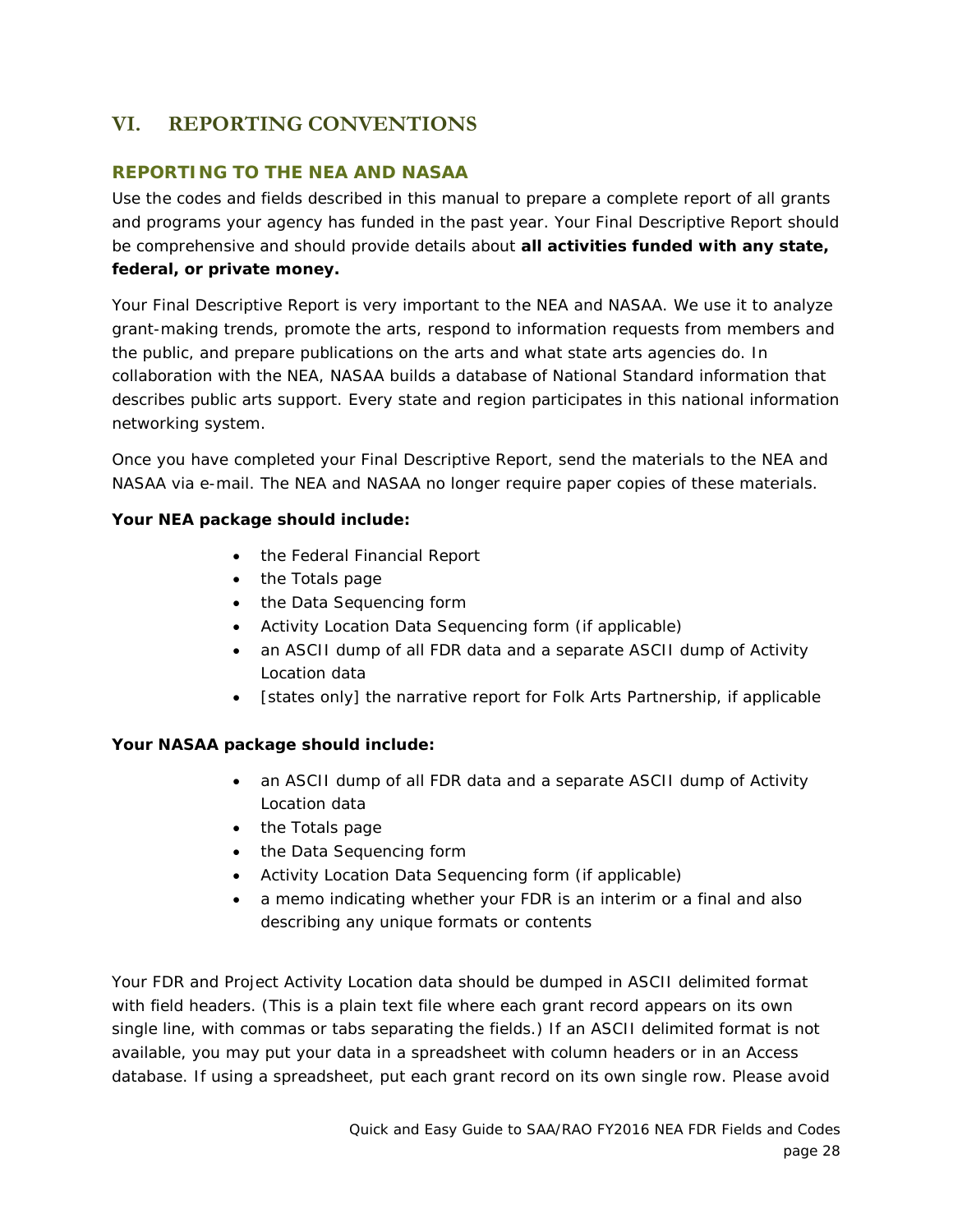using word processing and rich text documents for the data dump you send us, as they cannot be imported into our database.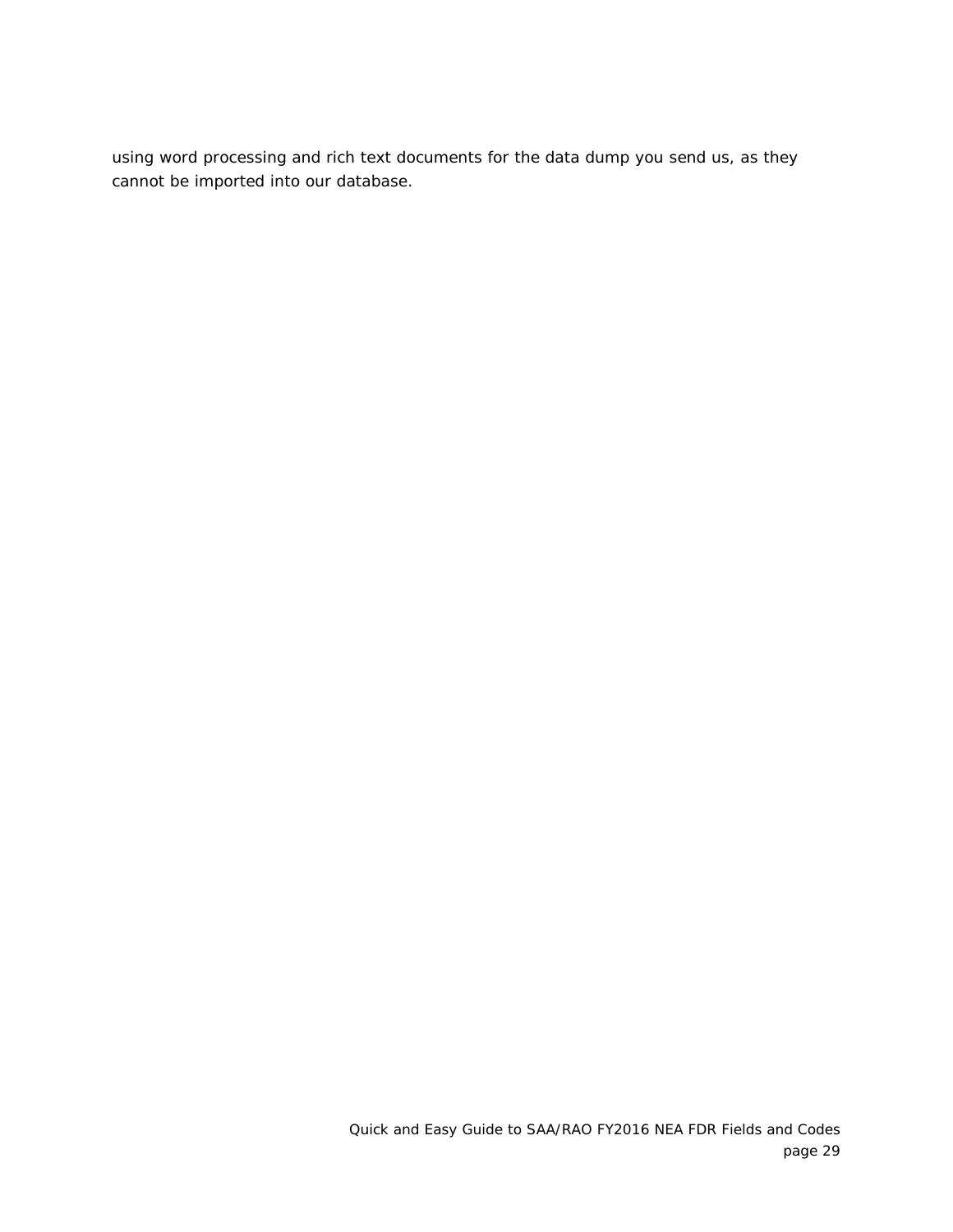## <span id="page-29-0"></span>**FIELD NAMES AND SEQUENCE – DETAILS SECTION**

The following list indicates the data fields required on annual FDR electronic submissions to the NEA and NASAA.

| <b>Field Name and Order</b> |                                                      | <b>Field Type</b> |
|-----------------------------|------------------------------------------------------|-------------------|
| 1                           | <b>Applicant Name</b>                                | text              |
| $\overline{2}$              | <b>Applicant Street Address</b>                      | text              |
| 3                           | <b>Applicant City</b>                                | text              |
| 4                           | <b>Applicant State</b>                               | text              |
| 5                           | <b>Applicant ZIP</b>                                 | text              |
| 6                           | <b>Applicant Status</b>                              | text              |
| 7                           | <b>Applicant DUNS</b>                                | text              |
| 8                           | Applicant Institution                                | text              |
| 9                           | <b>Applicant Discipline</b>                          | text              |
| 10                          | NEA Primary Strategic Outcome <sup>1</sup>           | text              |
| 11                          | Project Discipline                                   | text              |
| 12                          | <b>Activity Type</b>                                 | text              |
| 13                          | <b>Arts Education</b>                                | text              |
| 14a                         | Adults Engaged: In-person arts experience            | numeric           |
| 14 <sub>b</sub>             | Children Engaged: In-person arts experience          | numeric           |
| 15                          | Artists Directly Involved                            | numeric           |
| 16                          | Population Benefited by Race <sup>2</sup>            | text              |
| 17                          | Population Benefited by Age <sup>3</sup>             | text              |
| 18                          | Population Benefited by Distinct Groups <sup>4</sup> | text              |
| 19                          | <b>Grant Amount Requested</b>                        | numeric           |
| 20                          | <b>Grant Amount Awarded</b>                          | numeric           |
| 21                          | <b>Grant Amount Spent</b>                            | numeric           |
| 22                          | <b>Actual Total Cash Expenses</b>                    | numeric           |
| 23                          | <b>Actual Total Cash Income</b>                      | numeric           |
| 24                          | <b>Actual Total In-Kind Contributions</b>            | numeric           |
| 25                          | <b>NEA Share</b>                                     | numeric           |
| 26                          | <b>SAA Share</b>                                     | numeric           |
| 27                          | Other Share                                          | numeric           |
| 28                          | SAA Unique Identifier <sup>5</sup>                   | text/numeric      |
| 29                          | Federal Employer Identification Number (FEIN). 6     | text/numeric      |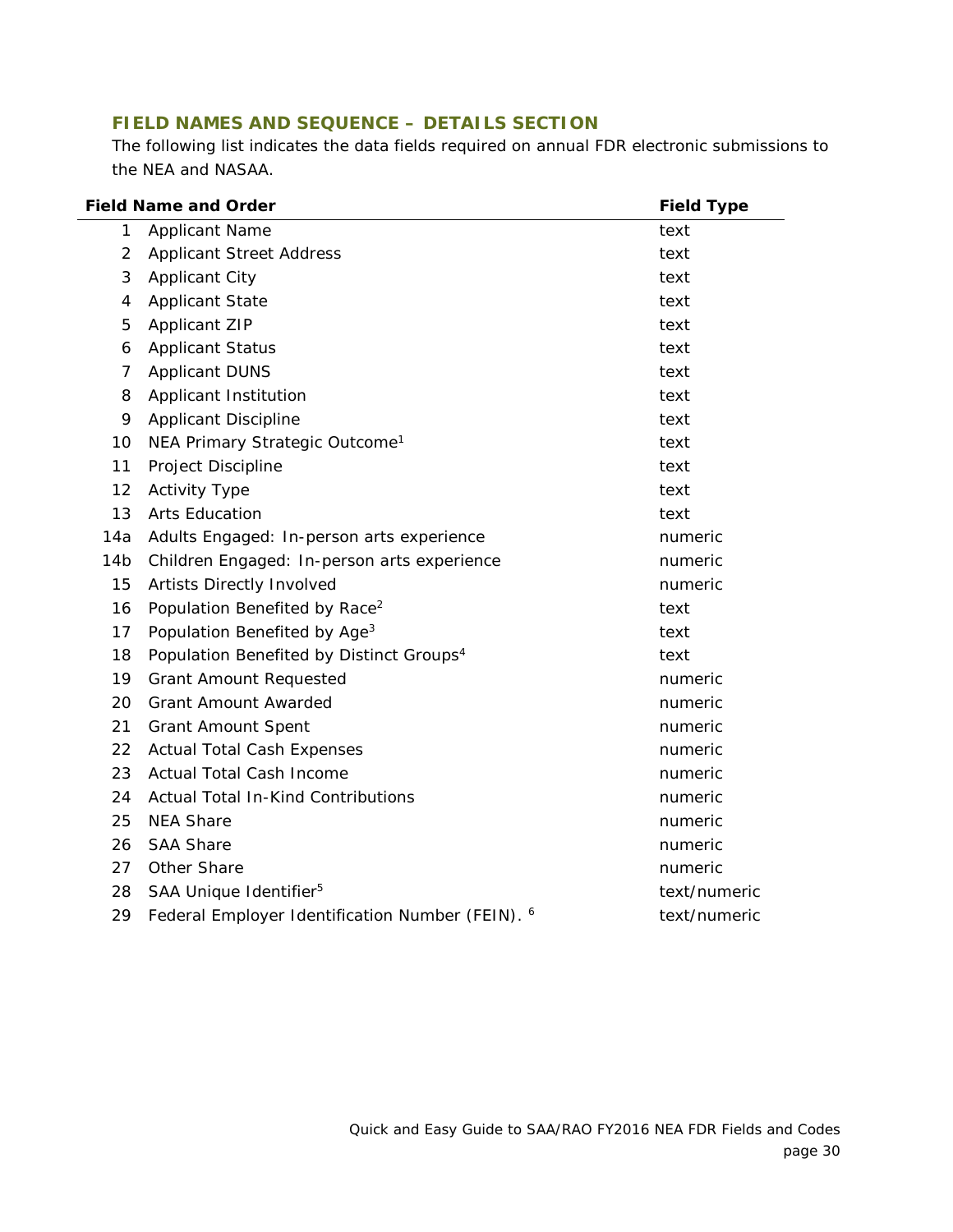## <span id="page-30-0"></span>**FIELD NAMES AND SEQUENCE – ACTIVITY LOCATIONS SECTION**

The following list indicates the data fields required for Project Activity Locations electronic submissions to the NEA and NASAA.

| Field Name and Order |                                             | Field Type   |
|----------------------|---------------------------------------------|--------------|
|                      | Venue Address                               | text         |
|                      | 2 Venue City                                | text         |
| 3                    | Venue State                                 | text         |
| 4                    | Venue ZIP                                   | text         |
|                      | 5 Venue Latitude                            | text/numeric |
| 6                    | Venue Longitude                             | text/numeric |
| 7                    | Number of days on which activities occurred | numeric      |
| 8                    | SAA Unique Identifier <sup>5</sup>          | text/numeric |

## **NOTES**

<sup>1</sup> Although not part of the National Standard, this field is required by the NEA.

 $2$  Multiple selections are allowed for this field. All applicable code(s) is stored in a single field and inserted in the data dump after Artists Directly Involved and before Population Benefited by Age.

 $3$  Multiple selections are allowed for this field. All applicable code(s) is stored in a single field and inserted in the data dump after Population Benefited by Race and before Population Benefited by Distinct Groups.

<sup>4</sup> Multiple selections are allowed for this field. All applicable code(s) is stored in a single field and inserted in the data dump after Population Benefited by Age and before Grant Amount Requested.

 $^5$  Indicates each agency's unique system of grant identification numbers.

 $^6$  Although a grantee's DUNS is now required in field 7, agencies are still encouraged to provide a grantee's Federal Employer Identification Number (FEIN). FEIN is not required in the FDR.